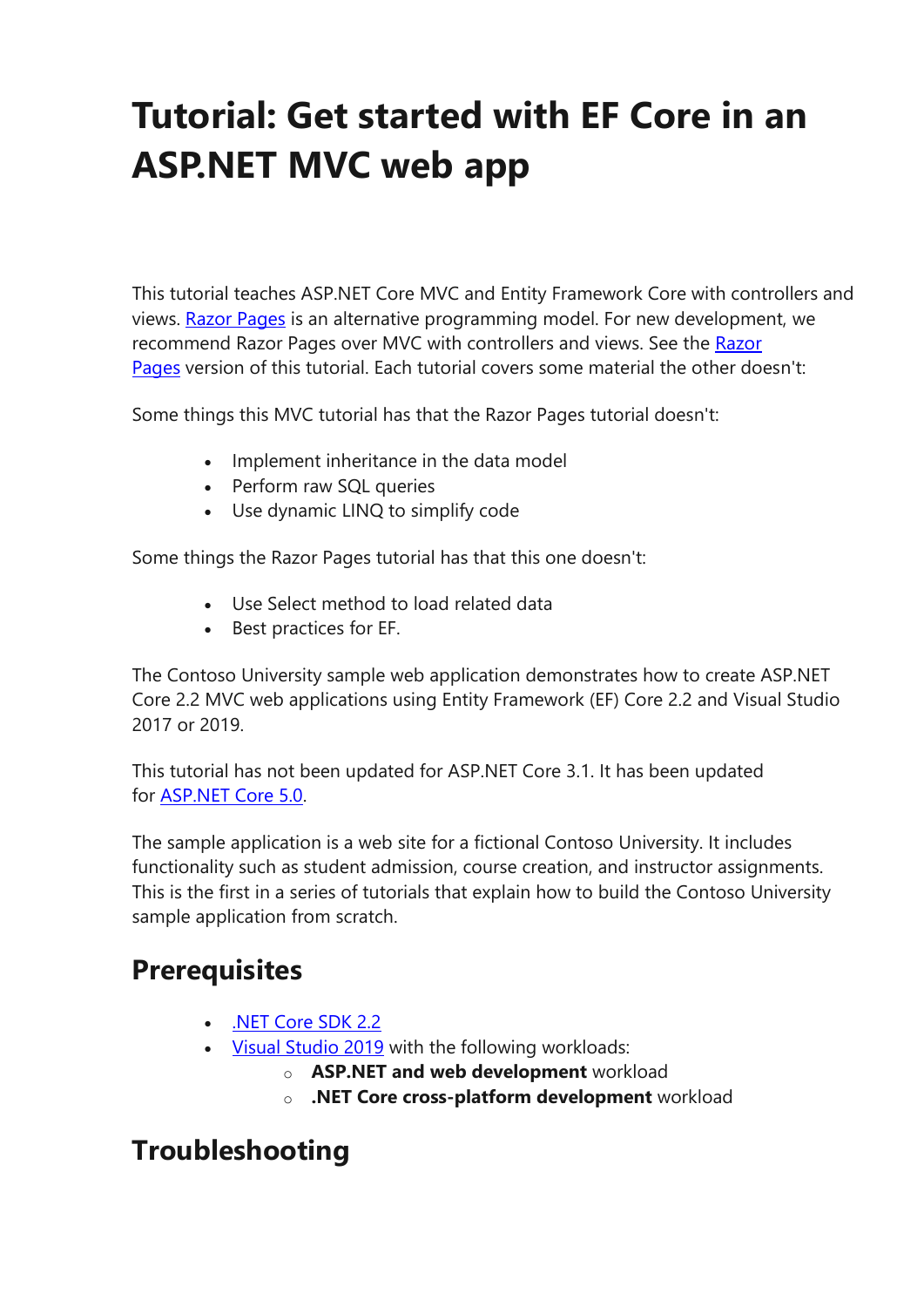If you run into a problem you can't resolve, you can generally find the solution by comparing your code to the [completed project.](https://github.com/dotnet/AspNetCore.Docs/tree/main/aspnetcore/data/ef-mvc/intro/samples) For a list of common errors and how to solve them, see [the Troubleshooting section of the last tutorial in the series.](https://docs.microsoft.com/en-gb/aspnet/core/data/ef-mvc/advanced?view=aspnetcore-3.1#common-errors) If you don't find what you need there, you can post a question to StackOverflow.com for [ASP.NET](https://stackoverflow.com/questions/tagged/asp.net-core)  [Core](https://stackoverflow.com/questions/tagged/asp.net-core) or [EF Core.](https://stackoverflow.com/questions/tagged/entity-framework-core)

#### **Tip**

This is a series of 10 tutorials, each of which builds on what is done in earlier tutorials. Consider saving a copy of the project after each successful tutorial completion. Then if you run into problems, you can start over from the previous tutorial instead of going back to the beginning of the whole series.

### **Contoso University web app**

The application you'll be building in these tutorials is a simple university web site.

Users can view and update student, course, and instructor information. Here are a few of the screens you'll create.

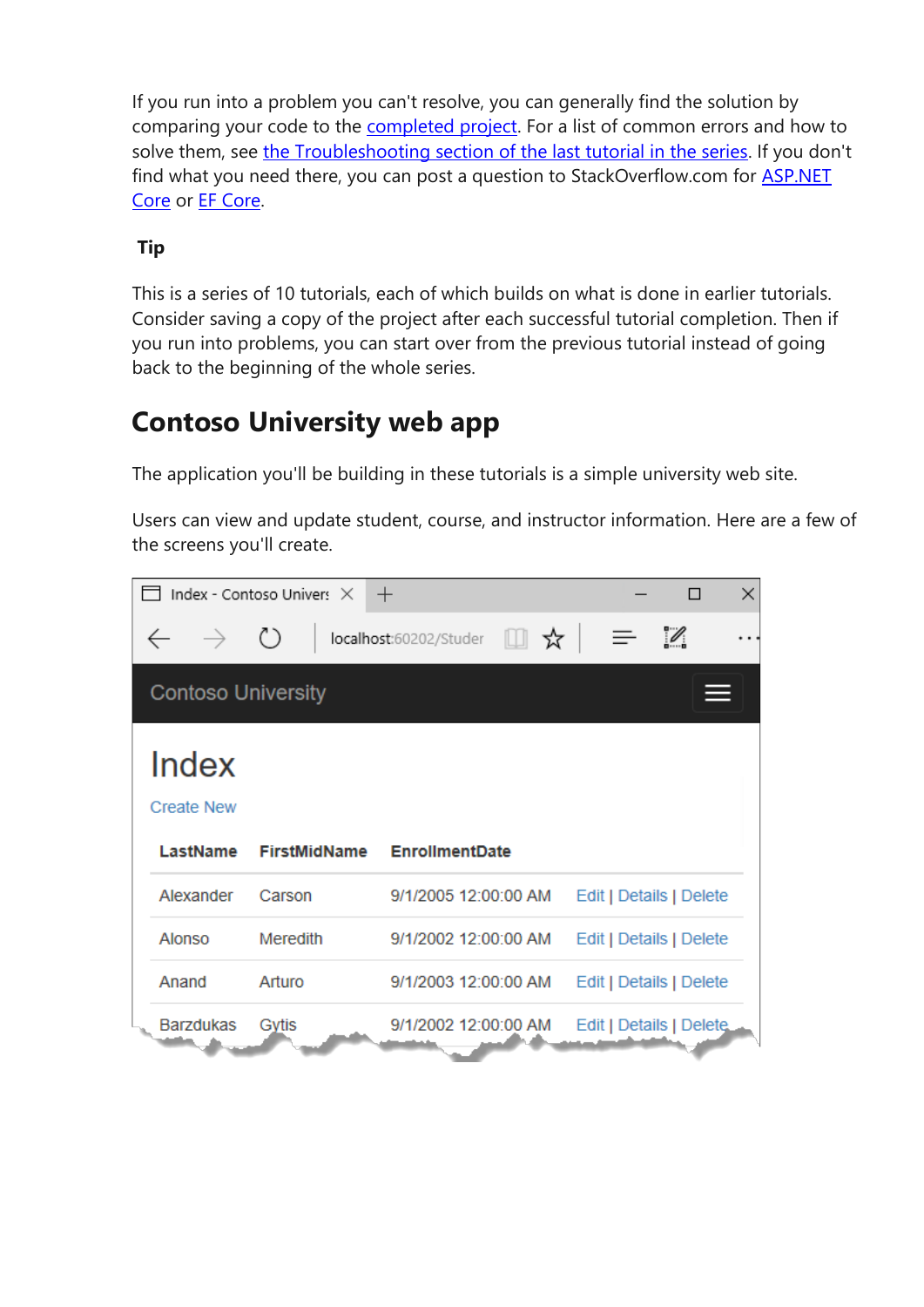| $\Box$ Edit - Contoso Uni $\overline{X}$ +                                   | П | × |
|------------------------------------------------------------------------------|---|---|
| ↻<br>$\vert$ localhost:5813/Studer $\Box$ $\mathbf{\hat{x}}$<br>$\leftarrow$ |   |   |
| <b>Contoso University</b>                                                    |   |   |
| <b>Edit</b><br><b>Student</b>                                                |   |   |
| <b>EnrollmentDate</b>                                                        |   |   |
| 2005-09-01T00:00:00.000                                                      |   |   |
| <b>FirstMidName</b>                                                          |   |   |
| Carson                                                                       |   |   |
| LastName                                                                     |   |   |
| Alexander                                                                    |   |   |
| Save<br>tai Lr                                                               |   |   |

## **Create web app**

- Open Visual Studio.
- From the **File** menu, select **New > Project**.
- From the left pane, select **Installed > Visual C# > Web**.
- Select the **ASP.NET Core Web Application** project template.
- Enter **ContosoUniversity** as the name and click **OK**.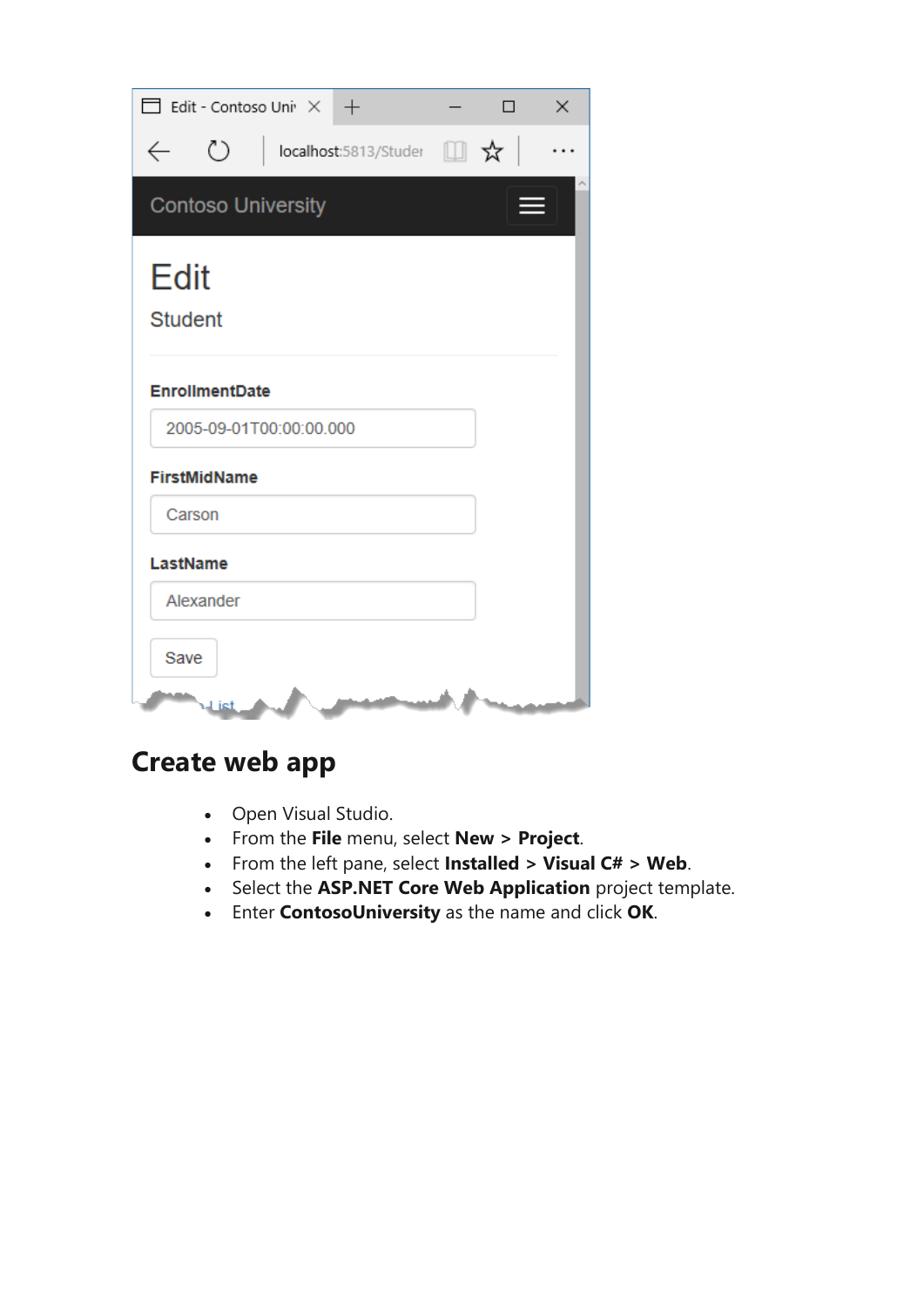| New Project                                                                                                                                          |                            |  |  |                                        |  |
|------------------------------------------------------------------------------------------------------------------------------------------------------|----------------------------|--|--|----------------------------------------|--|
| Recent<br>D.                                                                                                                                         |                            |  |  | Sort by: Default                       |  |
| Installed                                                                                                                                            |                            |  |  | <b>ASP.NET Core Web Application</b>    |  |
| $\blacktriangle$ Visual C#<br><b>Get Started</b><br><b>Windows Desktop</b><br>Web<br><b>Previous Versions</b><br>.NET Core<br>.NET Standard<br>Cloud |                            |  |  | <b>ASP.NET Web Application (.NET F</b> |  |
| Not finding what you are looking for?<br>Open Visual Studio Installer                                                                                |                            |  |  |                                        |  |
| Name:                                                                                                                                                | ContosoUniversity          |  |  |                                        |  |
| Location:                                                                                                                                            | C:\Users\user\source\repos |  |  |                                        |  |
| Solution name:                                                                                                                                       | ContosoUniversity          |  |  |                                        |  |
|                                                                                                                                                      |                            |  |  |                                        |  |

- Wait for the **New ASP.NET Core Web Application** dialog to appear.
- Select **.NET Core**, **ASP.NET Core 2.2** and the **Web Application (Model-View-Controller)** template.
- Make sure **Authentication** is set to **No Authentication**.
- Select **OK**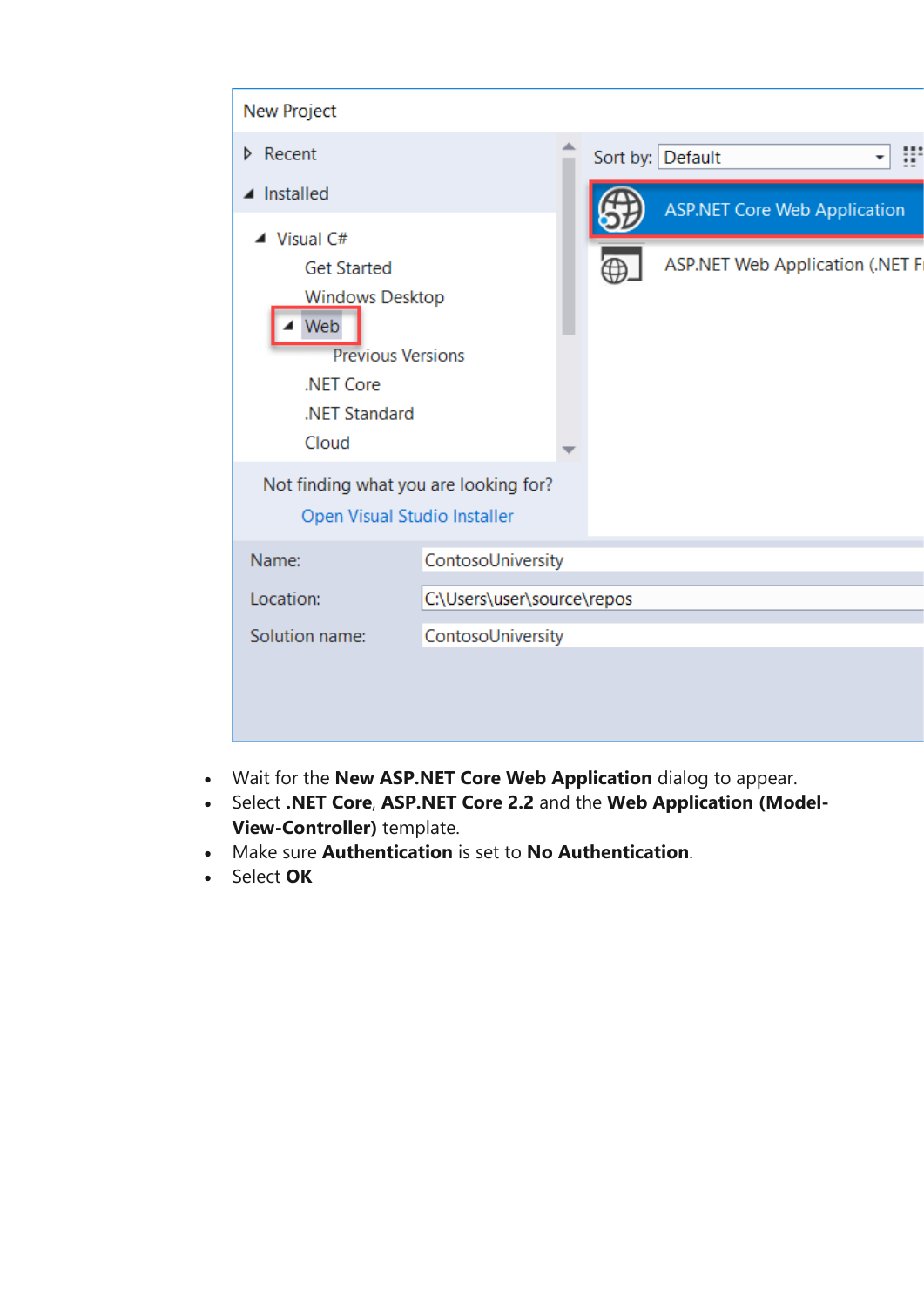| New ASP.NET Core Web Application - ContosoUniversity |            |                                                     |                                            |                          |  |
|------------------------------------------------------|------------|-----------------------------------------------------|--------------------------------------------|--------------------------|--|
| .NET Core                                            | ∨          | ASP.NET Core 2.2                                    | Learn more                                 |                          |  |
| Empty                                                | <b>API</b> | Web                                                 | Web                                        | ⊑@<br><b>Razor Class</b> |  |
|                                                      |            | Application                                         | Application<br>(Model-View-<br>Controller) | Library                  |  |
|                                                      |            |                                                     |                                            |                          |  |
| Angular                                              | React.js   | React.js and<br>Redux                               |                                            |                          |  |
|                                                      |            |                                                     |                                            |                          |  |
| Get additional project templates                     |            |                                                     |                                            |                          |  |
|                                                      |            |                                                     |                                            |                          |  |
|                                                      |            | Enable Docker Support (Requires Docker for Windows) |                                            |                          |  |
| OS:                                                  | Windows    |                                                     |                                            |                          |  |
| ◯ Configure for HTTPS                                |            |                                                     |                                            |                          |  |
|                                                      |            |                                                     |                                            |                          |  |
|                                                      |            |                                                     |                                            |                          |  |
|                                                      |            |                                                     |                                            |                          |  |

### **Set up the site style**

A few simple changes will set up the site menu, layout, and home page.

Open *Views/Shared/\_Layout.cshtml* and make the following changes:

- Change each occurrence of "ContosoUniversity" to "Contoso University". There are three occurrences.
- Add menu entries for **About**, **Students**, **Courses**, **Instructors**, and **Departments**, and delete the **Privacy** menu entry.

The changes are highlighted.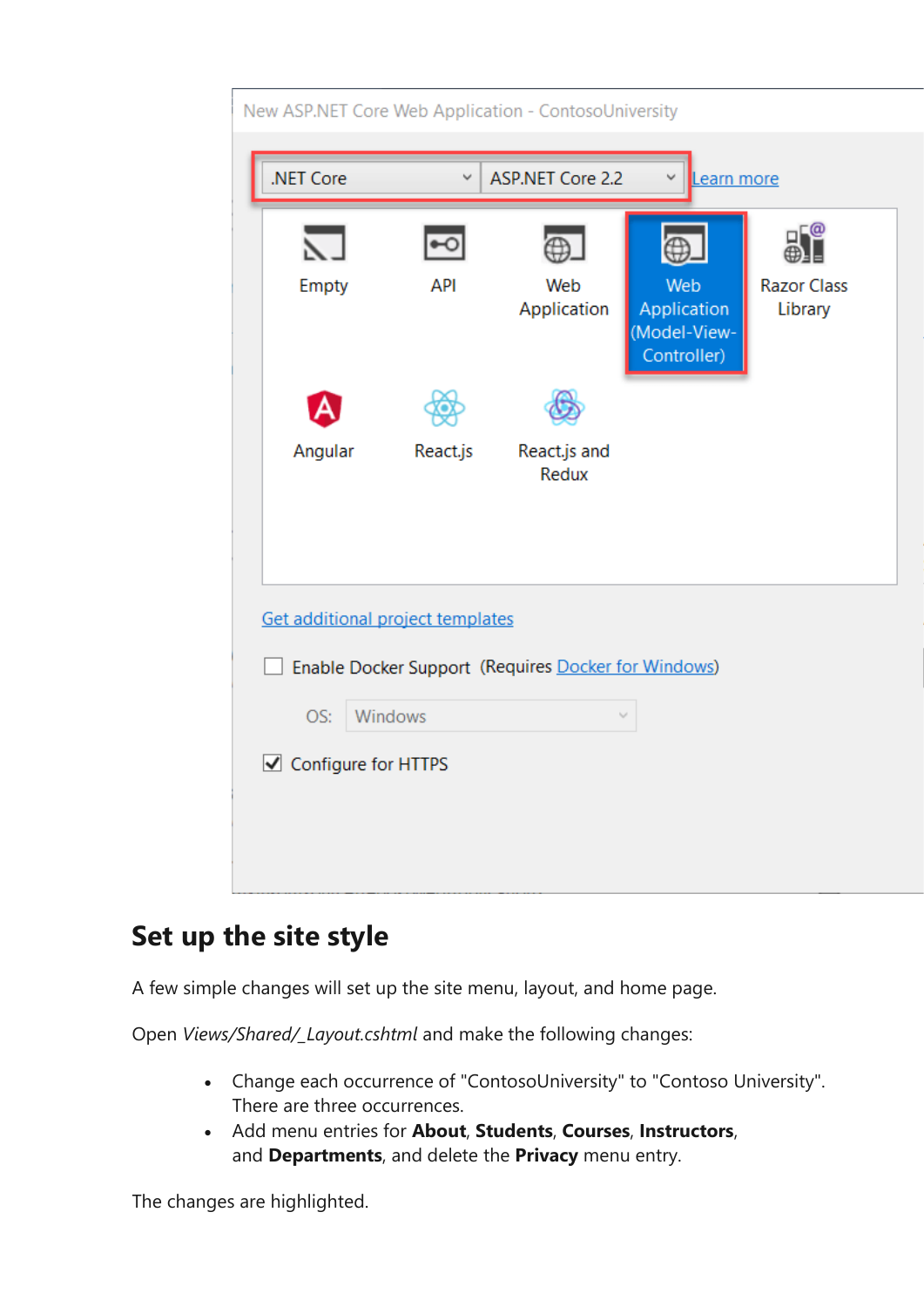```
CSHTMLCopy
<!DOCTYPE html>
<html>
<head>
     <meta charset="utf-8" />
     <meta name="viewport" content="width=device-width, initial-scale=1.0" />
     <title>@ViewData["Title"] - Contoso University</title>
     <environment include="Development">
         <link rel="stylesheet" href="~/lib/bootstrap/dist/css/bootstrap.css" />
     </environment>
     <environment exclude="Development">
         <link rel="stylesheet" href="https://cdnjs.cloudflare.com/ajax/libs/twitter-
bootstrap/4.1.3/css/bootstrap.min.css"
               asp-fallback-href="~/lib/bootstrap/dist/css/bootstrap.min.css"
               asp-fallback-test-class="sr-only" asp-fallback-test-property="position"
asp-fallback-test-value="absolute"
               crossorigin="anonymous"
               integrity="sha256-eSi1q2PG6J7g7ib17yAaWMcrr5GrtohYChqibrV7PBE="/>
     </environment>
     <link rel="stylesheet" href="~/css/site.css" />
</head>
<body>
     <header>
         <nav class="navbar navbar-expand-sm navbar-toggleable-sm navbar-light bg-
white border-bottom box-shadow mb-3">
             <div class="container">
                  <a class="navbar-brand" asp-area="" asp-controller="Home" asp-
action="Index">Contoso University</a>
                  <button class="navbar-toggler" type="button" data-toggle="collapse"
data-target=".navbar-collapse" aria-controls="navbarSupportedContent"
                          aria-expanded="false" aria-label="Toggle navigation">
                      <span class="navbar-toggler-icon"></span>
                  </button>
                  <div class="navbar-collapse collapse d-sm-inline-flex flex-sm-row-
reverse">
                      <ul class="navbar-nav flex-grow-1">
                          <li class="nav-item">
                              <a class="nav-link text-dark" asp-area="" asp-
controller="Home" asp-action="Index">Home</a>
                         \langle/li>
                         <li class="nav-item">
                              <a class="nav-link text-dark" asp-area="" asp-
controller="Home" asp-action="About">About</a>
                         \langle/li>
                         <li class="nav-item">
                              <a class="nav-link text-dark" asp-area="" asp-
controller="Students" asp-action="Index">Students</a>
                         \langle/li>
                         <li class="nav-item">
                              <a class="nav-link text-dark" asp-area="" asp-
controller="Courses" asp-action="Index">Courses</a>
                         \langle/li>
                         <li class="nav-item">
                              <a class="nav-link text-dark" asp-area="" asp-
controller="Instructors" asp-action="Index">Instructors</a>
                         \langle/li>
                          <li class="nav-item">
                              <a class="nav-link text-dark" asp-area="" asp-
controller="Departments" asp-action="Index">Departments</a>
                         \langle/li>
```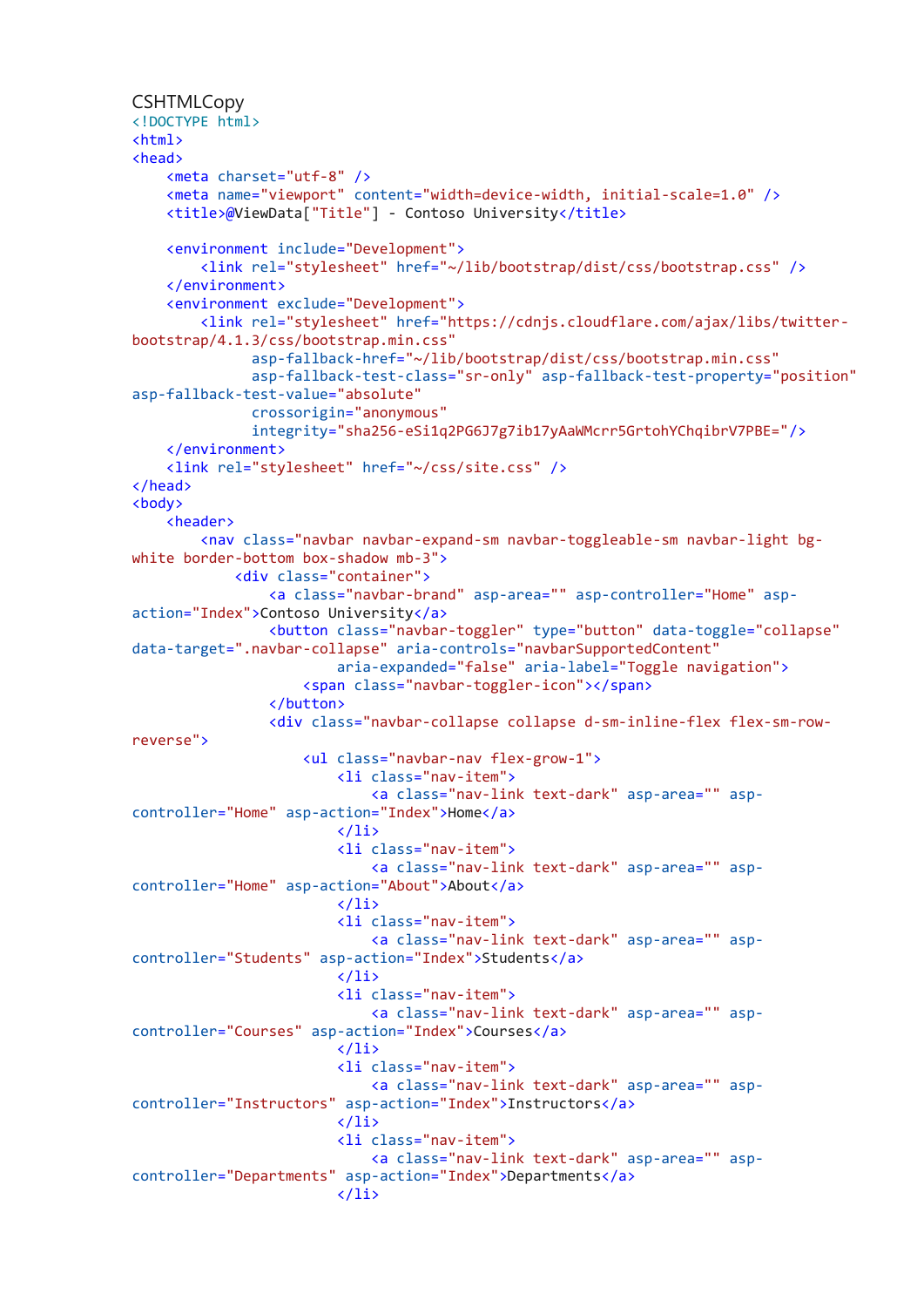```
\langle/ul>
                  </div>
             </div>
         </nav>
     </header>
     <div class="container">
         <partial name="_CookieConsentPartial" />
         <main role="main" class="pb-3">
             @RenderBody()
         </main>
     </div>
     <footer class="border-top footer text-muted">
         <div class="container">
             © 2019 - Contoso University - <a asp-area="" asp-controller="Home"
asp-action="Privacy">Privacy</a>
         </div>
     </footer>
     <environment include="Development">
         <script src="~/lib/jquery/dist/jquery.js"></script>
         <script src="~/lib/bootstrap/dist/js/bootstrap.bundle.js"></script>
     </environment>
     <environment exclude="Development">
         <script
src="https://cdnjs.cloudflare.com/ajax/libs/jquery/3.3.1/jquery.min.js"
                 asp-fallback-src="~/lib/jquery/dist/jquery.min.js"
                 asp-fallback-test="window.jQuery"
                 crossorigin="anonymous"
                 integrity="sha256-FgpCb/KJQlLNfOu91ta32o/NMZxltwRo8QtmkMRdAu8=">
         </script>
         <script src="https://cdnjs.cloudflare.com/ajax/libs/twitter-
bootstrap/4.1.3/js/bootstrap.bundle.min.js"
                  asp-fallback-src="~/lib/bootstrap/dist/js/bootstrap.bundle.min.js"
                 asp-fallback-test="window.jQuery && window.jQuery.fn &&
window.jQuery.fn.modal"
                 crossorigin="anonymous"
                 integrity="sha256-E/V4cWE4qvAeO5MOhjtGtqDzPndRO1LBk8lJ/PR7CA4=">
         </script>
     </environment>
     <script src="~/js/site.js" asp-append-version="true"></script>
     @RenderSection("Scripts", required: false)
</body>
</html>
```
In *Views/Home/Index.cshtml*, replace the contents of the file with the following code to replace the text about ASP.NET and MVC with text about this application:

```
CSHTMLCopy
@{
     ViewData["Title"] = "Home Page";
}
<div class="jumbotron">
     <h1>Contoso University</h1>
</div>
<div class="row">
     <div class="col-md-4">
         <h2>Welcome to Contoso University</h2>
```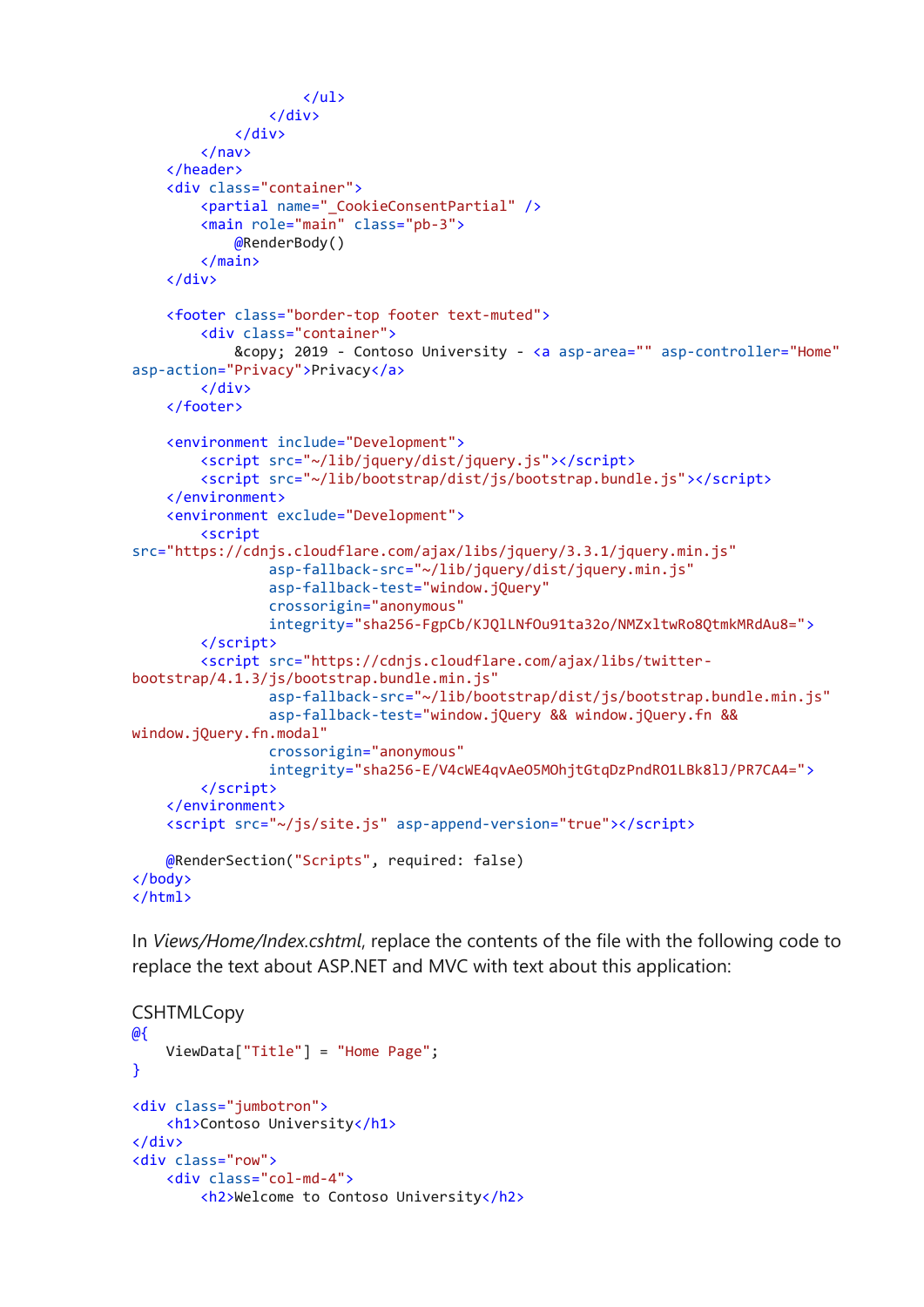```
 <p>
             Contoso University is a sample application that
             demonstrates how to use Entity Framework Core in an
             ASP.NET Core MVC web application.
        \langle/p>
     </div>
     <div class="col-md-4">
         <h2>Build it from scratch</h2>
         <p>You can build the application by following the steps in a series of
tutorials.</p>
         <p><a class="btn btn-default" href="https://docs.asp.net/en/latest/data/ef-
mvc/intro.html">See the tutorial »</a></p>
     </div>
     <div class="col-md-4">
         <h2>Download it</h2>
         <p>You can download the completed project from GitHub.</p>
         <p><a class="btn btn-default"
href="https://github.com/dotnet/AspNetCore.Docs/tree/main/aspnetcore/data/ef-
mvc/intro/samples/cu-final">See project source code »</a></p>
     </div>
</div>
```
Press CTRL+F5 to run the project or choose **Debug > Start Without Debugging** from the menu. You see the home page with tabs for the pages you'll create in these tutorials.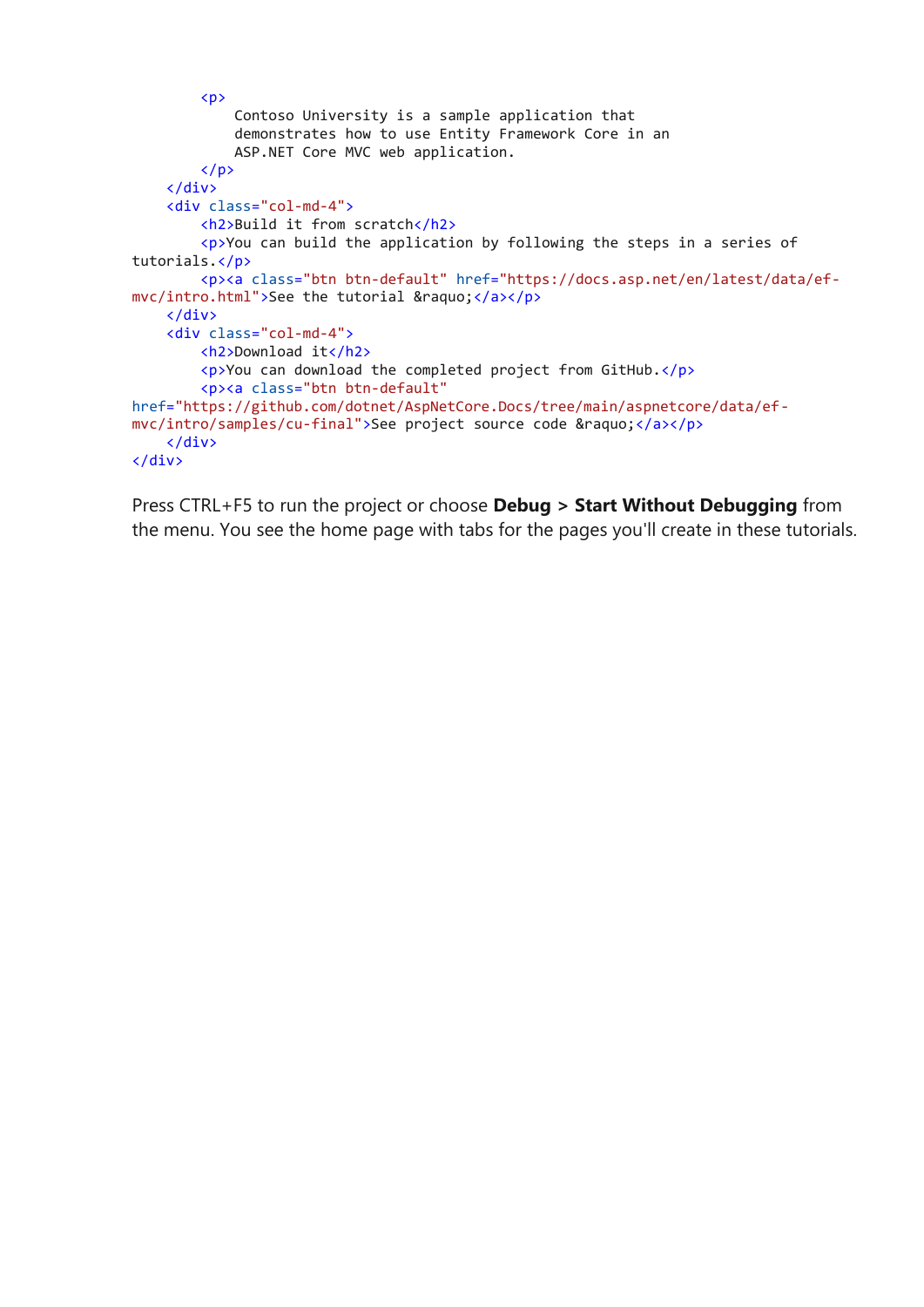| $\Box$ Home Page - Contoso $\cup \times +$                                                                                                                                                                                                                                                 |                                                    |
|--------------------------------------------------------------------------------------------------------------------------------------------------------------------------------------------------------------------------------------------------------------------------------------------|----------------------------------------------------|
| $\leftarrow$ $\rightarrow$ 0  <br>localhost:5813                                                                                                                                                                                                                                           | □ ☆ □                                              |
| <b>Contoso University</b><br>Home<br>About<br><b>Students</b>                                                                                                                                                                                                                              | <b>Instructors</b><br><b>Courses</b><br>Department |
| <b>Contoso University</b>                                                                                                                                                                                                                                                                  |                                                    |
| <b>Welcome to Contoso University</b><br>Contoso University is a sample application that demonstrates how to use Entity Framework Core 1.0 in a<br>Core MVC 1.0 web application.<br>Build it from scratch<br>You can build the application by following the steps in a series of tutorials. |                                                    |
| See the tutorial »                                                                                                                                                                                                                                                                         |                                                    |
| Download it<br>You can download the completed project from GitHub.                                                                                                                                                                                                                         |                                                    |
| See project source code »                                                                                                                                                                                                                                                                  |                                                    |
| © 2016 - Contoso University                                                                                                                                                                                                                                                                |                                                    |

### **About EF Core NuGet packages**

To add EF Core support to a project, install the database provider that you want to target. This tutorial uses SQL Server, and the provider package is [Microsoft.EntityFrameworkCore.SqlServer.](https://www.nuget.org/packages/Microsoft.EntityFrameworkCore.SqlServer/) This package is included in the [Microsoft.AspNetCore.App metapackage,](https://docs.microsoft.com/en-gb/aspnet/core/fundamentals/metapackage-app?view=aspnetcore-3.1) so you don't need to reference the package.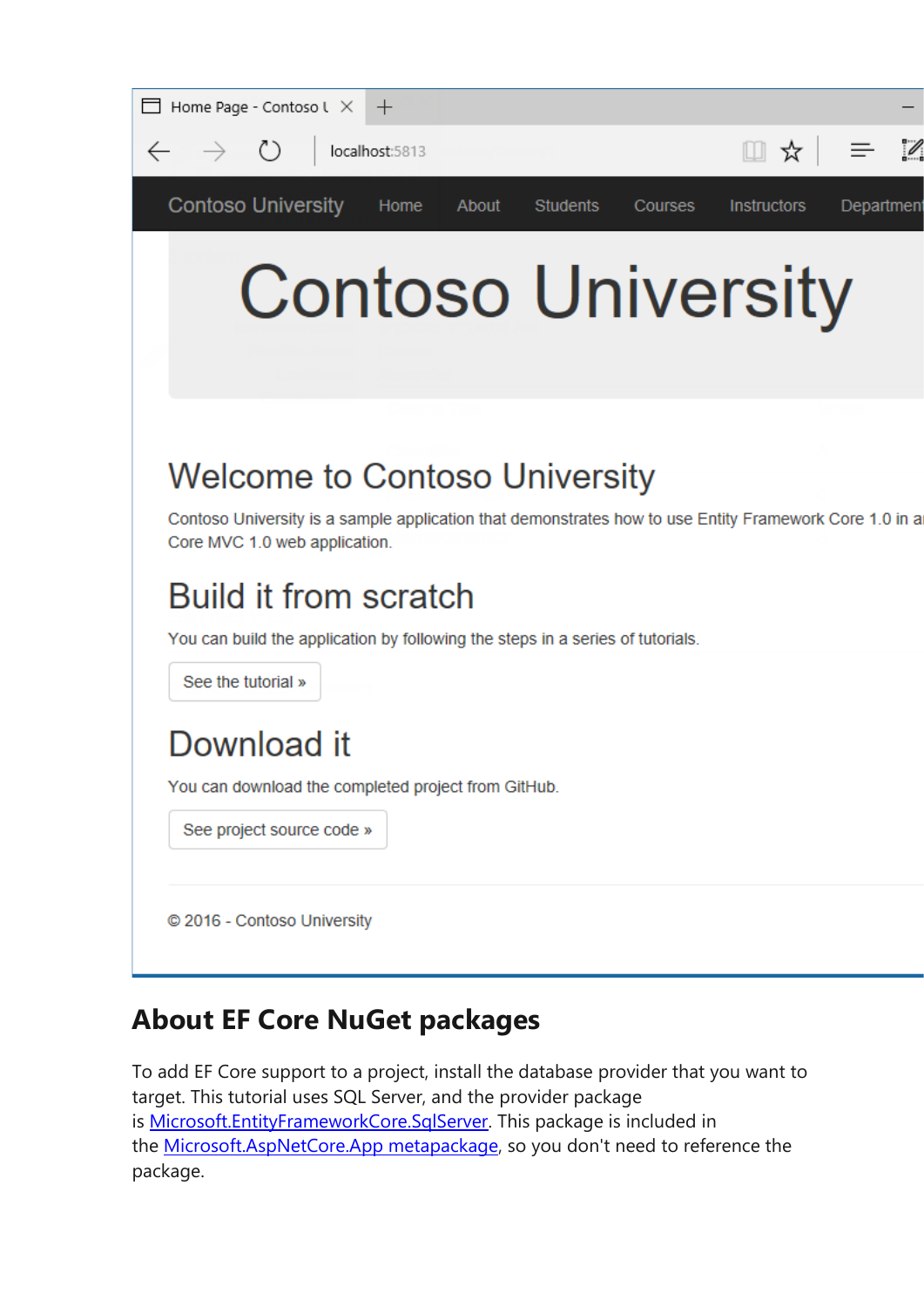The EF SQL Server package and its dependencies

(Microsoft.EntityFrameworkCore and Microsoft.EntityFrameworkCore.Relational) provide runtime support for EF. You'll add a tooling package later, in the [Migrations](https://docs.microsoft.com/en-gb/aspnet/core/data/ef-mvc/migrations?view=aspnetcore-3.1) tutorial.

For information about other database providers that are available for Entity Framework Core, see [Database providers.](https://docs.microsoft.com/en-us/ef/core/providers/)

### **Create the data model**

Next you'll create entity classes for the Contoso University application. You'll start with the following three entities.



There's a one-to-many relationship between Student and Enrollment entities, and there's a one-to-many relationship between Course and Enrollment entities. In other words, a student can be enrolled in any number of courses, and a course can have any number of students enrolled in it.

In the following sections you'll create a class for each one of these entities.

### **The Student entity**



In the *Models* folder, create a class file named *Student.cs* and replace the template code with the following code.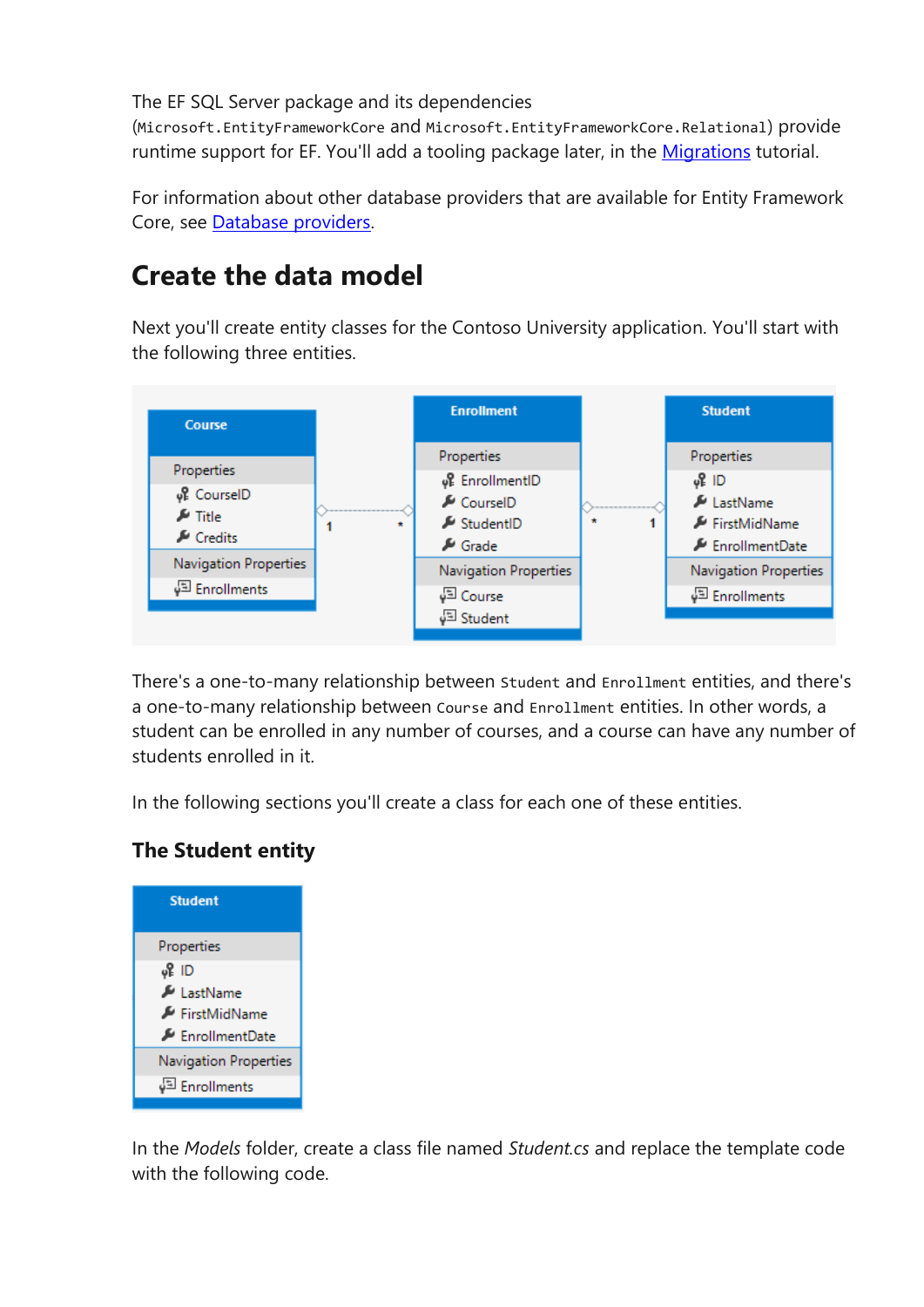```
C#Copy
using System;
using System.Collections.Generic;
namespace ContosoUniversity.Models
{
     public class Student
     {
         public int ID { get; set; }
        public string LastName { get; set; }
         public string FirstMidName { get; set; }
         public DateTime EnrollmentDate { get; set; }
        public ICollection<Enrollment> Enrollments { get; set; }
     }
}
```
The ID property will become the primary key column of the database table that corresponds to this class. By default, the Entity Framework interprets a property that's named ID or classnameID as the primary key.

The Enrollments property is a [navigation property.](https://docs.microsoft.com/en-us/ef/core/modeling/relationships) Navigation properties hold other entities that are related to this entity. In this case, the Enrollments property of a Student entity will hold all of the Enrollment entities that are related to that Student entity. In other words, if a Student row in the database has two related Enrollment rows (rows that contain that student's primary key value in their StudentID foreign key column), that Student entity's Enrollments navigation property will contain those two Enrollment entities.

If a navigation property can hold multiple entities (as in many-to-many or one-to-many relationships), its type must be a list in which entries can be added, deleted, and updated, such as ICollection<T>. You can specify ICollection<T> or a type such as List<T> or HashSet<T>. If you specify ICollection<T>, EF creates a HashSet<T> collection by default.

#### **The Enrollment entity**



In the *Models* folder, create *Enrollment.cs* and replace the existing code with the following code: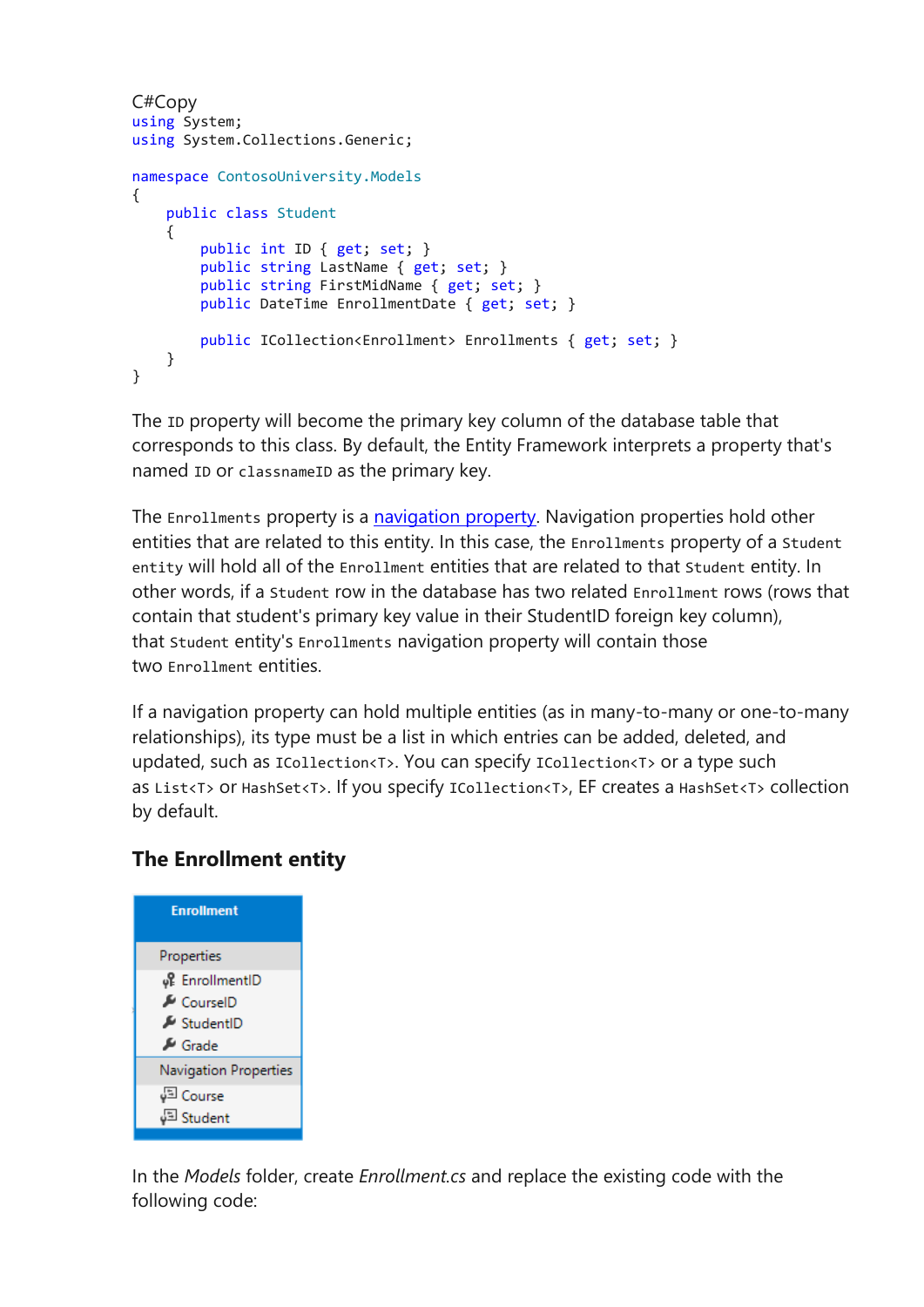```
C#Copy
namespace ContosoUniversity.Models
{
     public enum Grade
     {
         A, B, C, D, F
     }
     public class Enrollment
\{ \{ \}public int EnrollmentID { get; set; }
         public int CourseID { get; set; }
         public int StudentID { get; set; }
         public Grade? Grade { get; set; }
         public Course Course { get; set; }
         public Student Student { get; set; }
     }
}
```
The EnrollmentID property will be the primary key; this entity uses the classnameID pattern instead of ID by itself as you saw in the Student entity. Ordinarily you would choose one pattern and use it throughout your data model. Here, the variation illustrates that you can use either pattern. In a [later tutorial,](https://docs.microsoft.com/en-gb/aspnet/core/data/ef-mvc/inheritance?view=aspnetcore-3.1) you'll see how using ID without classname makes it easier to implement inheritance in the data model.

The Grade property is an enum. The question mark after the Grade type declaration indicates that the Grade property is nullable. A grade that's null is different from a zero grade -- null means a grade isn't known or hasn't been assigned yet.

The StudentID property is a foreign key, and the corresponding navigation property is Student. An Enrollment entity is associated with one Student entity, so the property can only hold a single Student entity (unlike the Student.Enrollments navigation property you saw earlier, which can hold multiple Enrollment entities).

The CourseID property is a foreign key, and the corresponding navigation property is Course. An Enrollment entity is associated with one Course entity.

Entity Framework interprets a property as a foreign key property if it's named <navigation property name><primary key property name> (for example, StudentID for the Student navigation property since the Student entity's primary key is ID). Foreign key properties can also be named simply <primary key property name> (for example, CourseID since the Course entity's primary key is CourseID).

### **The Course entity**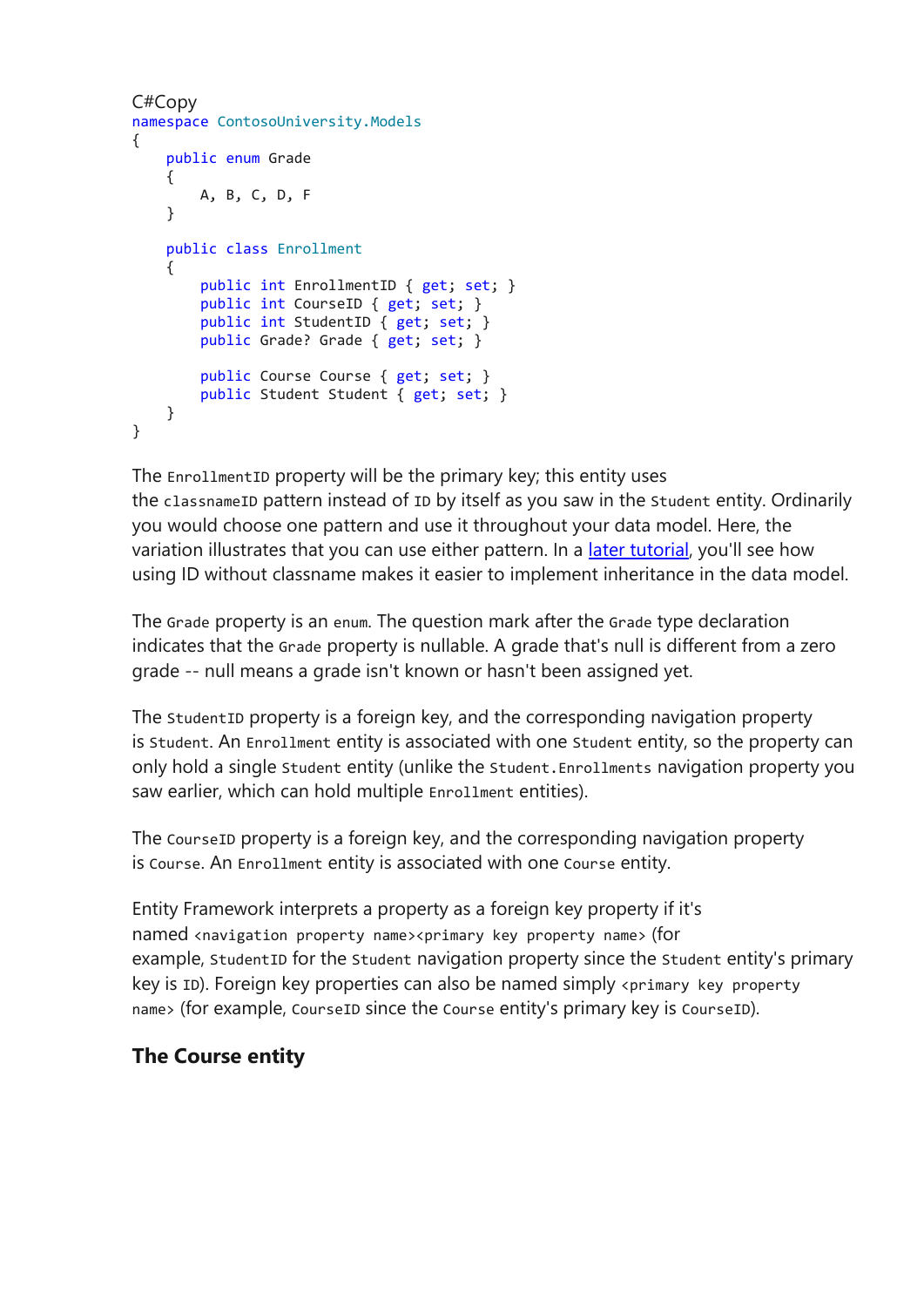

In the *Models* folder, create *Course.cs* and replace the existing code with the following code:

```
C#Copy
using System.Collections.Generic;
using System.ComponentModel.DataAnnotations.Schema;
namespace ContosoUniversity.Models
{
     public class Course
     {
         [DatabaseGenerated(DatabaseGeneratedOption.None)]
        public int CourseID { get; set; }
         public string Title { get; set; }
         public int Credits { get; set; }
        public ICollection<Enrollment> Enrollments { get; set; }
     }
}
```
The Enrollments property is a navigation property. A Course entity can be related to any number of Enrollment entities.

We'll say more about the DatabaseGenerated attribute in a [later tutorial](https://docs.microsoft.com/en-gb/aspnet/core/data/ef-mvc/complex-data-model?view=aspnetcore-3.1) in this series. Basically, this attribute lets you enter the primary key for the course rather than having the database generate it.

### **Create the database context**

The main class that coordinates Entity Framework functionality for a given data model is the database context class. You create this class by deriving from the Microsoft.EntityFrameworkCore.DbContext class. In your code you specify which entities are included in the data model. You can also customize certain Entity Framework behavior. In this project, the class is named SchoolContext.

In the project folder, create a folder named *Data*.

In the *Data* folder create a new class file named *SchoolContext.cs*, and replace the template code with the following code:

C#Copy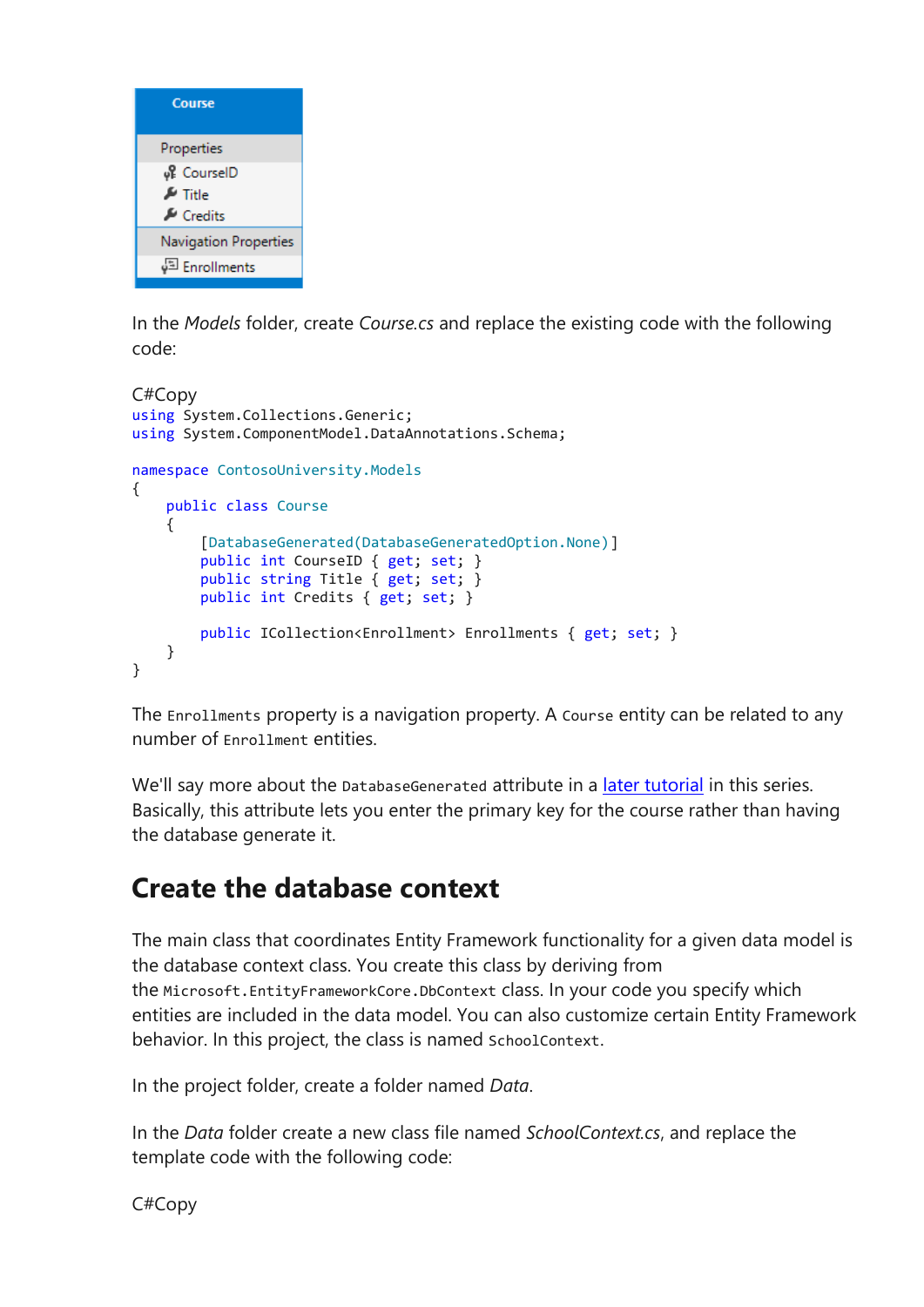```
using ContosoUniversity.Models;
using Microsoft.EntityFrameworkCore;
namespace ContosoUniversity.Data
{
     public class SchoolContext : DbContext
     {
        public SchoolContext(DbContextOptions<SchoolContext> options) : base(options)
         {
         }
         public DbSet<Course> Courses { get; set; }
         public DbSet<Enrollment> Enrollments { get; set; }
         public DbSet<Student> Students { get; set; }
     }
}
```
This code creates a DbSet property for each entity set. In Entity Framework terminology, an entity set typically corresponds to a database table, and an entity corresponds to a row in the table.

You could've omitted the DbSet<Enrollment> and DbSet<Course> statements and it would work the same. The Entity Framework would include them implicitly because the Student entity references the Enrollment entity and the Enrollment entity references the Course entity.

When the database is created, EF creates tables that have names the same as the DbSet property names. Property names for collections are typically plural (Students rather than Student), but developers disagree about whether table names should be pluralized or not. For these tutorials you'll override the default behavior by specifying singular table names in the DbContext. To do that, add the following highlighted code after the last DbSet property.

```
C#Copy
using ContosoUniversity.Models;
using Microsoft.EntityFrameworkCore;
namespace ContosoUniversity.Data
{
     public class SchoolContext : DbContext
\{ \{ \} public SchoolContext(DbContextOptions<SchoolContext> options) : base(options)
         {
         }
         public DbSet<Course> Courses { get; set; }
         public DbSet<Enrollment> Enrollments { get; set; }
         public DbSet<Student> Students { get; set; }
         protected override void OnModelCreating(ModelBuilder modelBuilder)
\overline{\mathcal{L}} modelBuilder.Entity<Course>().ToTable("Course");
             modelBuilder.Entity<Enrollment>().ToTable("Enrollment");
             modelBuilder.Entity<Student>().ToTable("Student");
         }
     }
```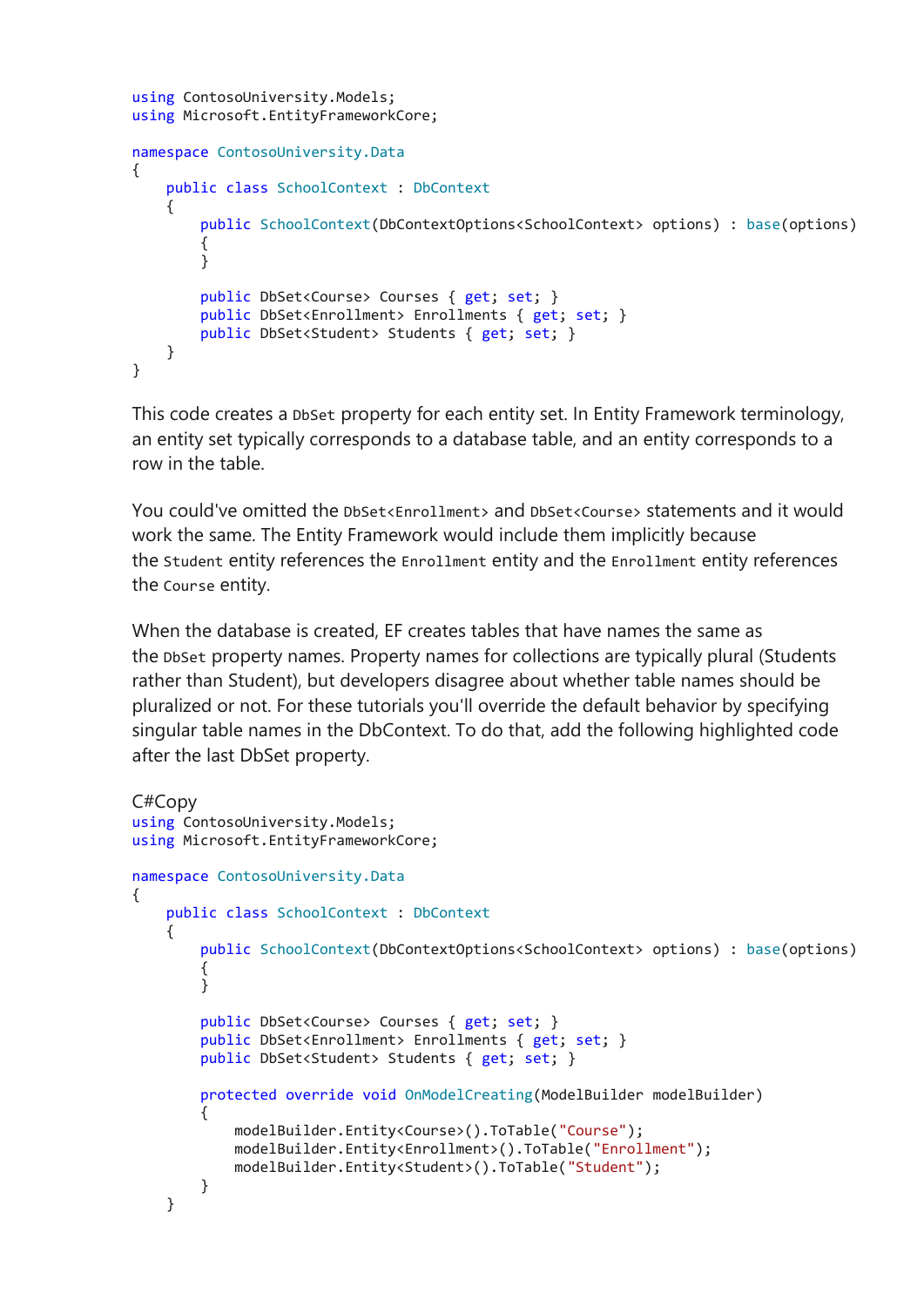Build the project as a check for compiler errors.

### **Register the SchoolContext**

ASP.NET Core implements [dependency injection](https://docs.microsoft.com/en-gb/aspnet/core/fundamentals/dependency-injection?view=aspnetcore-3.1) by default. Services (such as the EF database context) are registered with dependency injection during application startup. Components that require these services (such as MVC controllers) are provided these services via constructor parameters. You'll see the controller constructor code that gets a context instance later in this tutorial.

To register SchoolContext as a service, open *Startup.cs*, and add the highlighted lines to the ConfigureServices method.

```
C#Copy
public void ConfigureServices(IServiceCollection services)
{
        services.Configure<CookiePolicyOptions>(options =>
\{ \cdot \cdot \cdot \cdot \cdot \cdot \cdot \cdot \cdot \cdot \cdot \cdot \cdot \cdot \cdot \cdot \cdot \cdot \cdot \cdot \cdot \cdot \cdot \cdot \cdot \cdot \cdot \cdot \cdot \cdot \cdot \cdot \cdot \cdot \cdot \cdot 
               options.CheckConsentNeeded = context => true;
               options.MinimumSameSitePolicy = SameSiteMode.None;
        });
        services.AddDbContext<SchoolContext>(options =>
```
options.UseSqlServer(Configuration.GetConnectionString("DefaultConnection")));

```
 services.AddMvc();
```
}

The name of the connection string is passed in to the context by calling a method on a DbContextOptionsBuilder object. For local development, the [ASP.NET Core](https://docs.microsoft.com/en-gb/aspnet/core/fundamentals/configuration/?view=aspnetcore-3.1)  [configuration system](https://docs.microsoft.com/en-gb/aspnet/core/fundamentals/configuration/?view=aspnetcore-3.1) reads the connection string from the *appsettings.json* file.

#### Add using statements

for ContosoUniversity.Data and Microsoft.EntityFrameworkCore namespaces, and then build the project.

```
C#Copy
using ContosoUniversity.Data;
using Microsoft.EntityFrameworkCore;
using Microsoft.AspNetCore.Http;
```
Open the *appsettings.json* file and add a connection string as shown in the following example.

```
JSONCopy
{
   "ConnectionStrings": {
```
}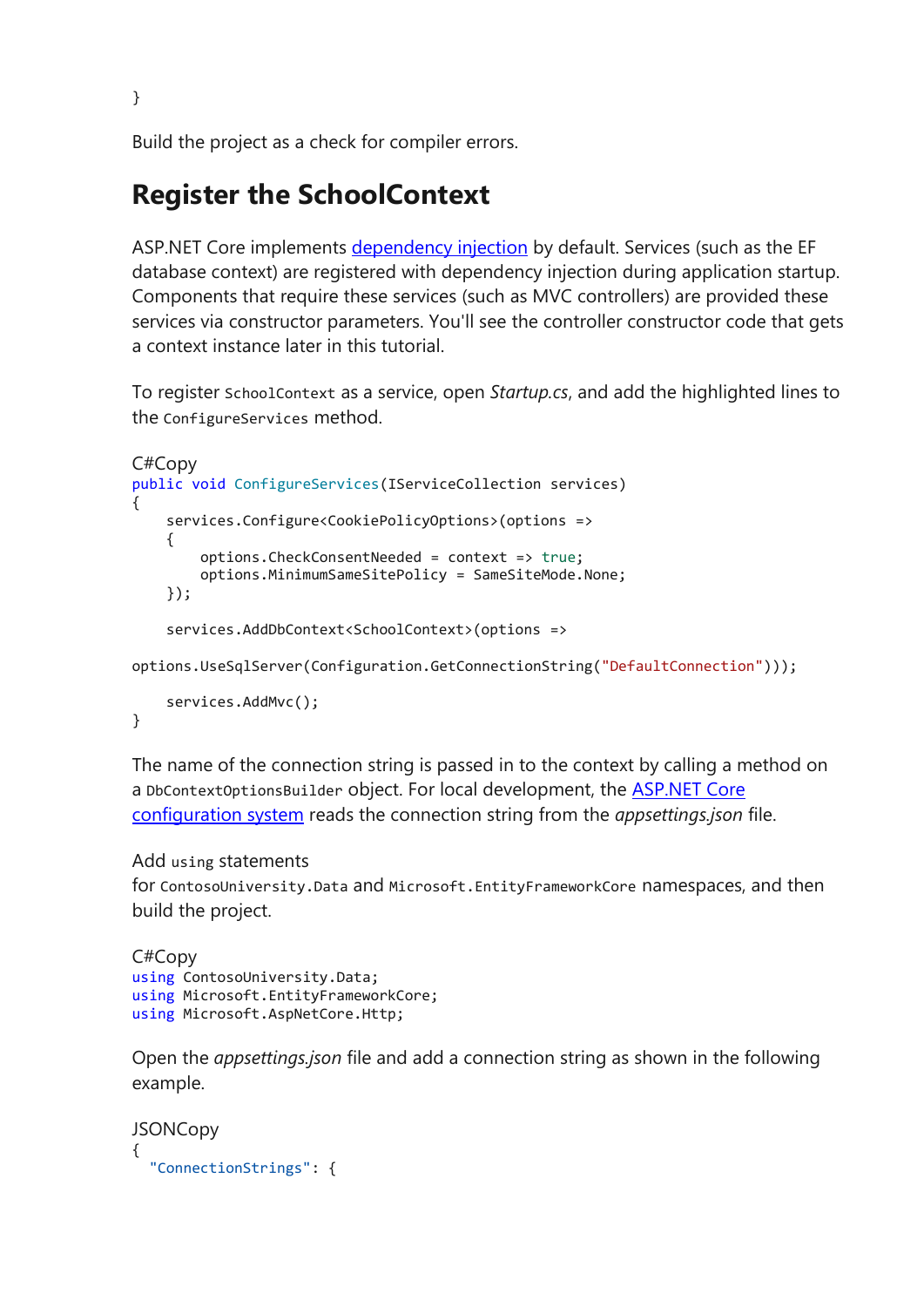```
 "DefaultConnection":
"Server=(localdb)\\mssqllocaldb;Database=ContosoUniversity1;Trusted_Connection=True;M
ultipleActiveResultSets=true"
 },
 "Logging": {
     "IncludeScopes": false,
     "LogLevel": {
       "Default": "Warning"
    }
  }
}
```
### **SQL Server Express LocalDB**

The connection string specifies a SQL Server LocalDB database. LocalDB is a lightweight version of the SQL Server Express Database Engine and is intended for application development, not production use. LocalDB starts on demand and runs in user mode, so there's no complex configuration. By default, LocalDB creates *.mdf* database files in the C:/Users/<user> directory.

### **Initialize DB with test data**

The Entity Framework will create an empty database for you. In this section, you write a method that's called after the database is created in order to populate it with test data.

Here you'll use the EnsureCreated method to automatically create the database. In a later [tutorial](https://docs.microsoft.com/en-gb/aspnet/core/data/ef-mvc/migrations?view=aspnetcore-3.1) you'll see how to handle model changes by using Code First Migrations to change the database schema instead of dropping and re-creating the database.

In the *Data* folder, create a new class file named *DbInitializer.cs* and replace the template code with the following code, which causes a database to be created when needed and loads test data into the new database.

```
C#Copy
using ContosoUniversity.Models;
using System;
using System.Linq;
namespace ContosoUniversity.Data
{
    public static class DbInitializer
    {
        public static void Initialize(SchoolContext context)
\overline{\mathcal{L}} context.Database.EnsureCreated();
            // Look for any students.
            if (context.Students.Any())
\{ return; // DB has been seeded
 }
           var students = new Student[]
\{
```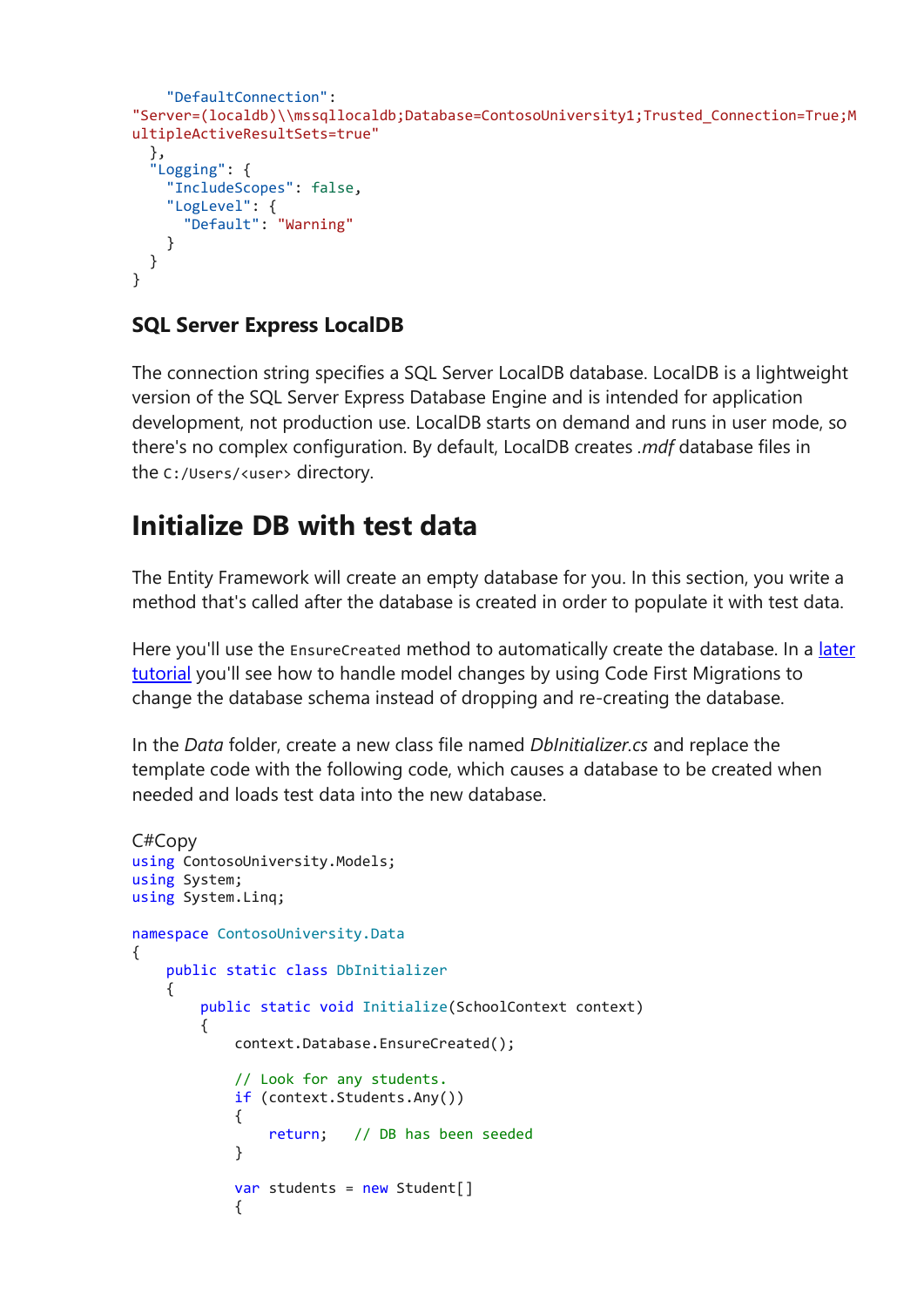```
 new
Student{FirstMidName="Carson",LastName="Alexander",EnrollmentDate=DateTime.Parse("200
5-09-01")},
             new
Student{FirstMidName="Meredith",LastName="Alonso",EnrollmentDate=DateTime.Parse("2002
-09-01")},
             new
Student{FirstMidName="Arturo",LastName="Anand",EnrollmentDate=DateTime.Parse("2003-
09-01")},
             new
Student{FirstMidName="Gytis",LastName="Barzdukas",EnrollmentDate=DateTime.Parse("2002
-09-01")},
             new
Student{FirstMidName="Yan",LastName="Li",EnrollmentDate=DateTime.Parse("2002-09-
01")},
             new
Student{FirstMidName="Peggy",LastName="Justice",EnrollmentDate=DateTime.Parse("2001-
09-01")},
             new
Student{FirstMidName="Laura",LastName="Norman",EnrollmentDate=DateTime.Parse("2003-
09-01")},
             new
Student{FirstMidName="Nino",LastName="Olivetto",EnrollmentDate=DateTime.Parse("2005-
09-01")}
             };
             foreach (Student s in students)
\{ context.Students.Add(s);
 }
             context.SaveChanges();
            var courses = new Course[]\{ new Course{CourseID=1050,Title="Chemistry",Credits=3},
             new Course{CourseID=4022,Title="Microeconomics",Credits=3},
             new Course{CourseID=4041,Title="Macroeconomics",Credits=3},
             new Course{CourseID=1045,Title="Calculus",Credits=4},
             new Course{CourseID=3141,Title="Trigonometry",Credits=4},
             new Course{CourseID=2021,Title="Composition",Credits=3},
            new Course{CourseID=2042, Title="Literature", Credits=4}
             };
             foreach (Course c in courses)
\{ context.Courses.Add(c);
 }
             context.SaveChanges();
            var enrollments = new Enrollment[]
\{ new Enrollment{StudentID=1,CourseID=1050,Grade=Grade.A},
             new Enrollment{StudentID=1,CourseID=4022,Grade=Grade.C},
            new Enrollment{StudentID=1,CourseID=4041,Grade=Grade.B},
             new Enrollment{StudentID=2,CourseID=1045,Grade=Grade.B},
             new Enrollment{StudentID=2,CourseID=3141,Grade=Grade.F},
             new Enrollment{StudentID=2,CourseID=2021,Grade=Grade.F},
             new Enrollment{StudentID=3,CourseID=1050},
             new Enrollment{StudentID=4,CourseID=1050},
             new Enrollment{StudentID=4,CourseID=4022,Grade=Grade.F},
             new Enrollment{StudentID=5,CourseID=4041,Grade=Grade.C},
             new Enrollment{StudentID=6,CourseID=1045},
             new Enrollment{StudentID=7,CourseID=3141,Grade=Grade.A},
             };
```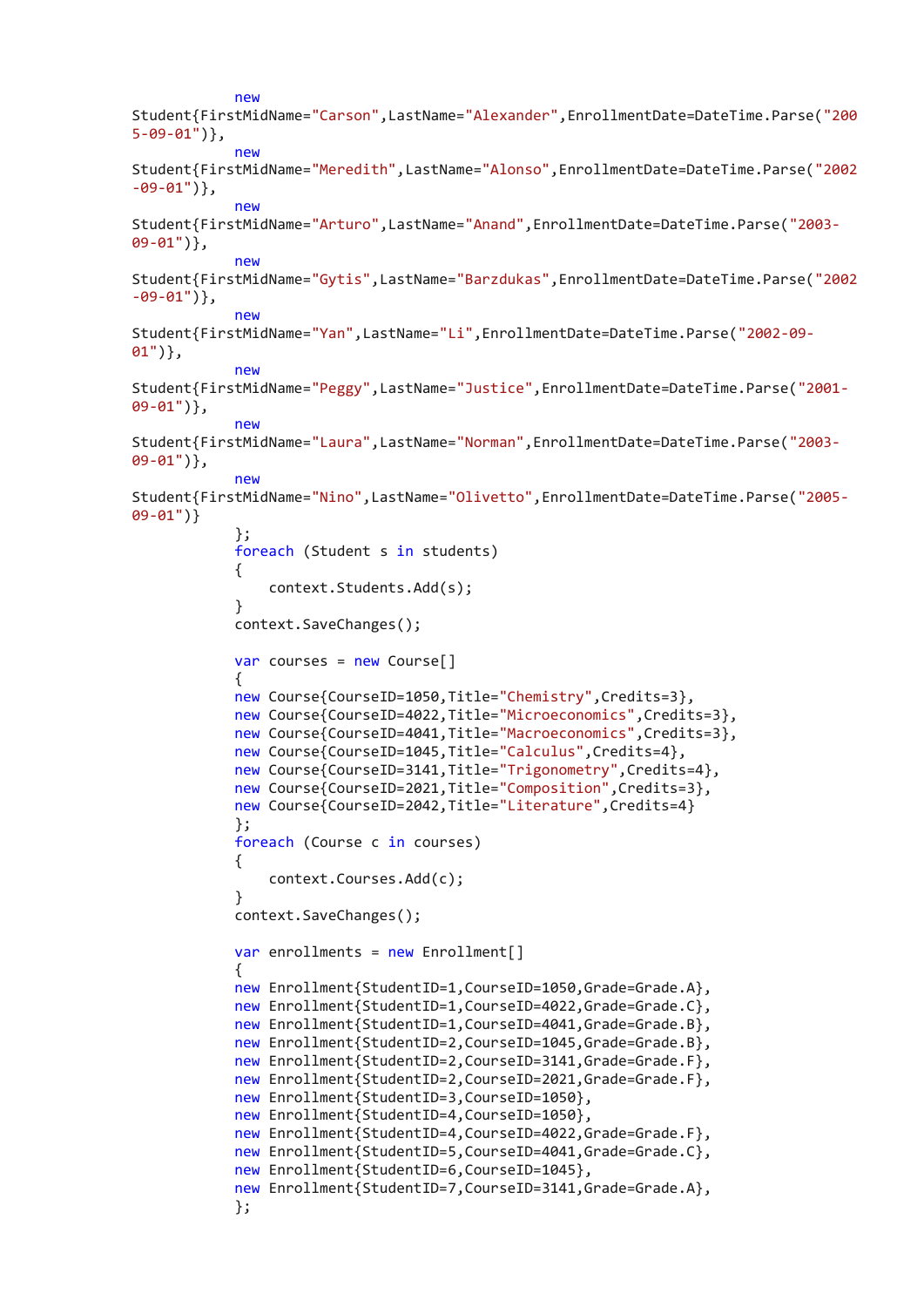```
 foreach (Enrollment e in enrollments)
\{ context.Enrollments.Add(e);
 }
           context.SaveChanges();
        }
    }
}
```
The code checks if there are any students in the database, and if not, it assumes the database is new and needs to be seeded with test data. It loads test data into arrays rather than List<T> collections to optimize performance.

In *Program.cs*, modify the Main method to do the following on application startup:

- Get a database context instance from the dependency injection container.
- Call the seed method, passing to it the context.
- Dispose the context when the seed method is done.

```
C#Copy
using ContosoUniversity.Data;
using Microsoft.Extensions.DependencyInjection;
using Microsoft.AspNetCore.Hosting;
using Microsoft.Extensions.Hosting;
using Microsoft.Extensions.Logging;
using System;
namespace ContosoUniversity
{
    public class Program
    {
        public static void Main(string[] args)
        {
           var host = CreateHostBuilder(args).Build();
            CreateDbIfNotExists(host);
            host.Run();
        }
        private static void CreateDbIfNotExists(IHost host)
\overline{\mathcal{L}} using (var scope = host.Services.CreateScope())
\{var services = scope.ServiceProvider;
                try
\{ var context = services.GetRequiredService<SchoolContext>();
                    DbInitializer.Initialize(context);
 }
                catch (Exception ex)
\{ var logger = services.GetRequiredService<ILogger<Program>>();
                    logger.LogError(ex, "An error occurred creating the DB.");
 }
 }
        }
        public static IHostBuilder CreateHostBuilder(string[] args) =>
```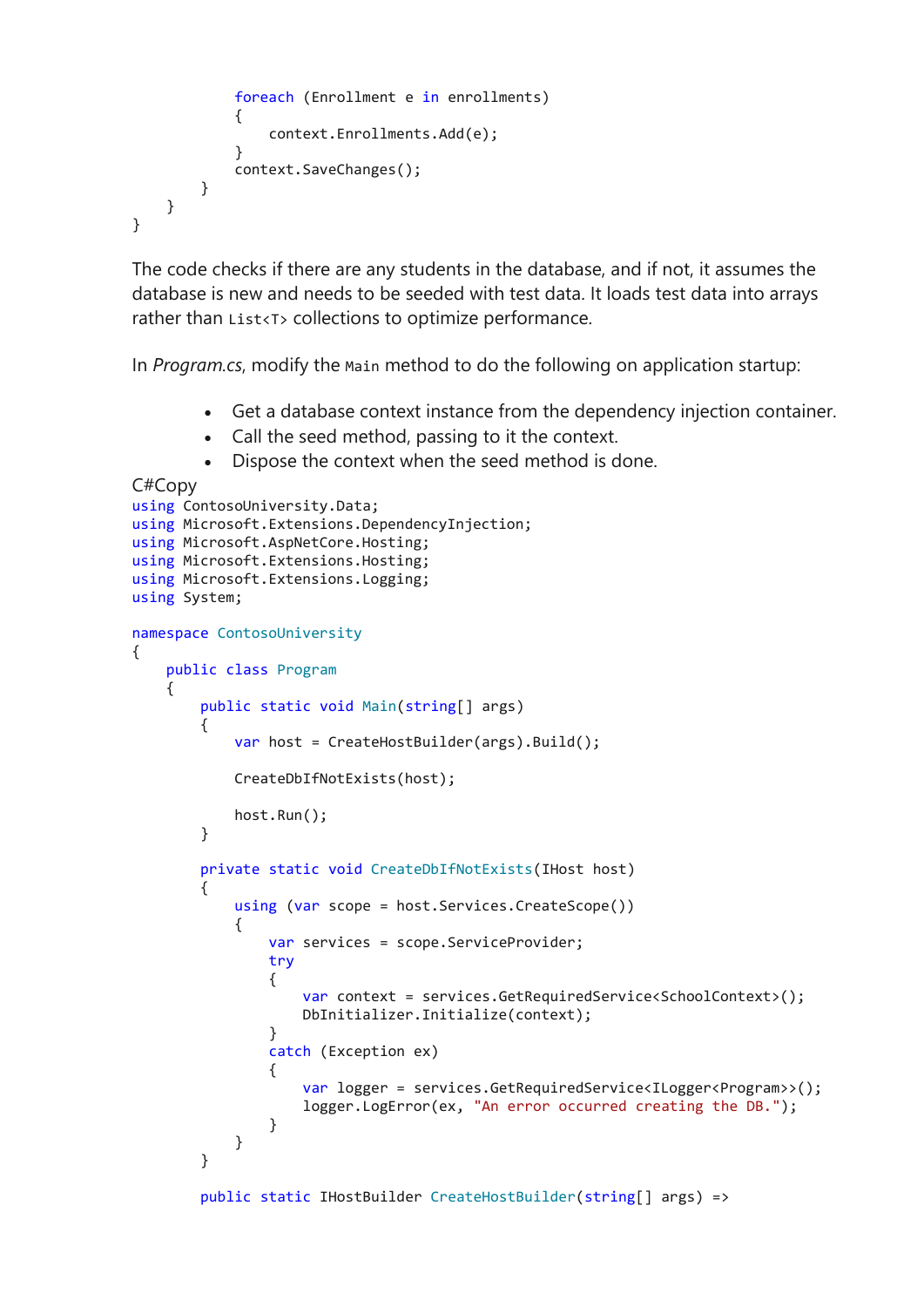```
 Host.CreateDefaultBuilder(args)
                .ConfigureWebHostDefaults(webBuilder =>
\{ webBuilder.UseStartup<Startup>();
                });
    }
}
```
The first time you run the application, the database will be created and seeded with test data. Whenever you change the data model:

- Delete the database.
- Update the seed method, and start afresh with a new database the same way.

In later tutorials, you'll see how to modify the database when the data model changes, without deleting and re-creating it.

### **Create controller and views**

In this section, the scaffolding engine in Visual Studio is used to add an MVC controller and views that will use EF to query and save data.

The automatic creation of CRUD action methods and views is known as scaffolding. Scaffolding differs from code generation in that the scaffolded code is a starting point that you can modify to suit your own requirements, whereas you typically don't modify generated code. When you need to customize generated code, you use partial classes or you regenerate the code when things change.

- Right-click the **Controllers** folder in **Solution Explorer** and select **Add > New Scaffolded Item**.
- In the **Add Scaffold** dialog box:
	- o Select **MVC controller with views, using Entity Framework**.
	- o Click **Add**. The **Add MVC Controller with views, using Entity Framework** dialog box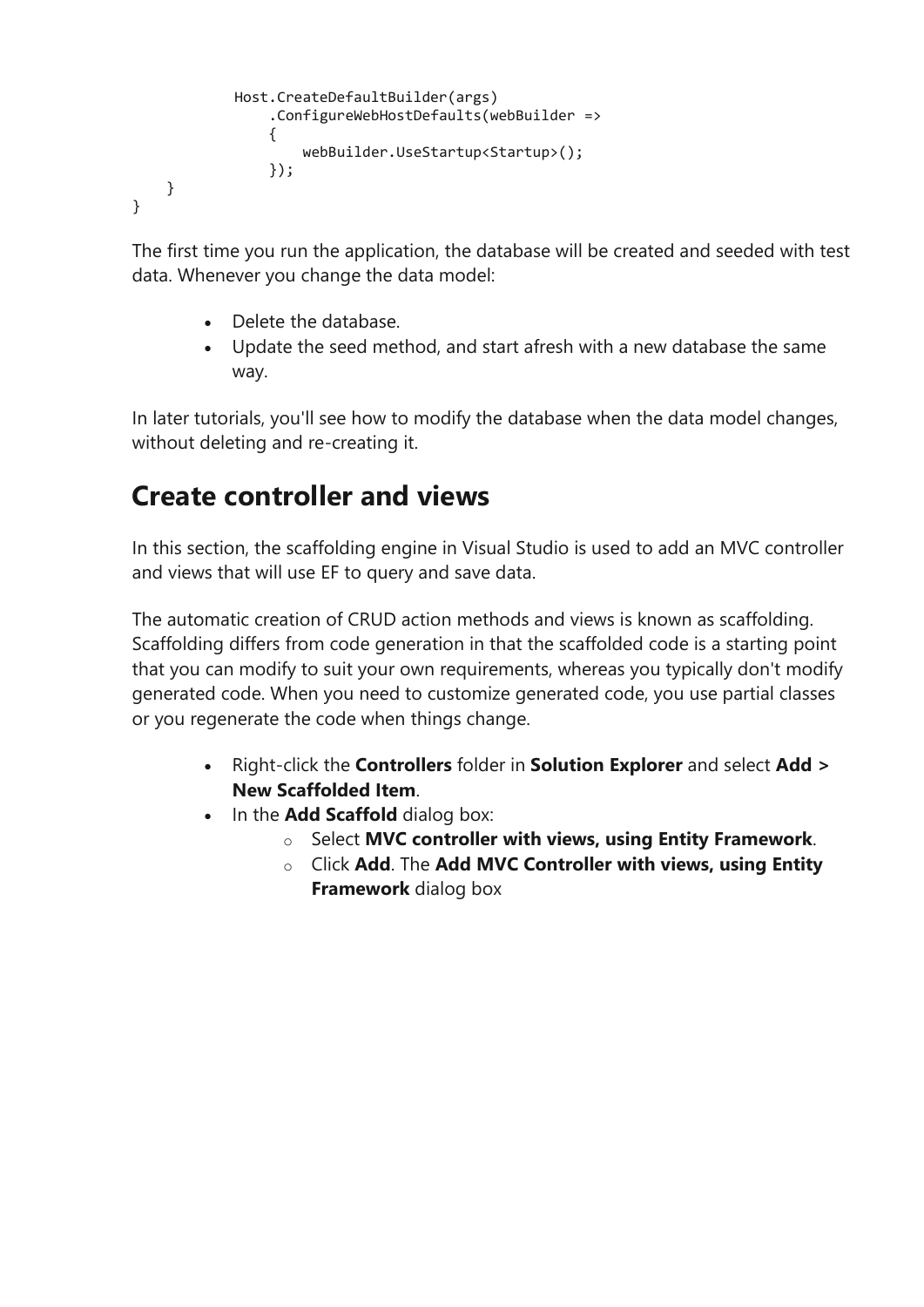| Model class:               | Student (ContosoUniversity.Models)                    |
|----------------------------|-------------------------------------------------------|
| Data context class:        | SchoolContext (ContosoUniversity.Data)                |
| Views:                     |                                                       |
| Generate views             |                                                       |
| Reference script libraries |                                                       |
| Use a layout page:         |                                                       |
|                            |                                                       |
|                            | (Leave empty if it is set in a Razor _viewstart file) |
| Controller name:           | StudentsController                                    |
|                            |                                                       |

- o Accept the default **StudentsController** as the name.
- o Click **Add**.

The Visual Studio scaffolding engine creates a *StudentsController.cs* file and a set of views (*.cshtml* files) that work with the controller.

Notice the controller takes a SchoolContext as a constructor parameter.

```
C#Copy
namespace ContosoUniversity.Controllers
{
     public class StudentsController : Controller
     {
        private readonly SchoolContext context;
         public StudentsController(SchoolContext context)
         {
             _context = context;
         }
```
ASP.NET Core dependency injection takes care of passing an instance of SchoolContext into the controller. That was configured in the *Startup.cs* file.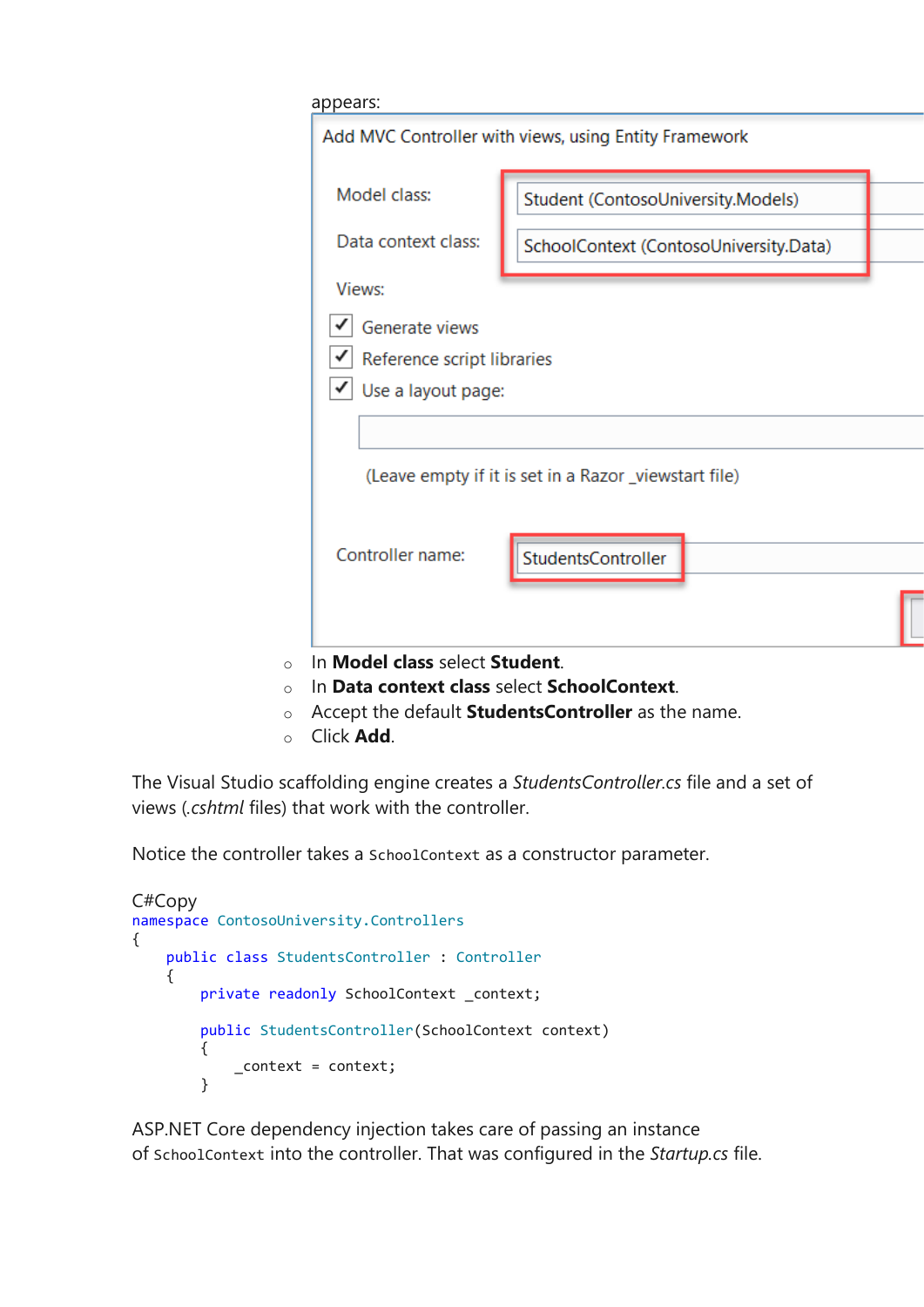The controller contains an Index action method, which displays all students in the database. The method gets a list of students from the Students entity set by reading the Students property of the database context instance:

```
C#Copy
public async Task<IActionResult> Index()
{
    return View(await context.Students.ToListAsync());
}
```
You learn about the asynchronous programming elements in this code later in the tutorial.

The *Views/Students/Index.cshtml* view displays this list in a table:

```
CSHTMLCopy
@model IEnumerable<ContosoUniversity.Models.Student>
@{
     ViewData["Title"] = "Index";
}
<h2>Index</h2>
<p>
     <a asp-action="Create">Create New</a>
\langle/p>
<table class="table">
     <thead>
          <tr>
                   <th>
                       @Html.DisplayNameFor(model => model.LastName)
                  \langle/th>
                   <th>
                       @Html.DisplayNameFor(model => model.FirstMidName)
                  \langle/th>
                   <th>
                       @Html.DisplayNameFor(model => model.EnrollmentDate)
                  \langle/th>
             <th></th>
         \langle/tr>
     </thead>
     <tbody>
@foreach (var item in Model) {
          <tr>
             <td>
                   @Html.DisplayFor(modelItem => item.LastName)
             \langle/td>
              <td>
                   @Html.DisplayFor(modelItem => item.FirstMidName)
             \langle/td>
              <td>
                   @Html.DisplayFor(modelItem => item.EnrollmentDate)
             \langle/td>
              <td>
                   <a asp-action="Edit" asp-route-id="@item.ID">Edit</a> |
                   <a asp-action="Details" asp-route-id="@item.ID">Details</a> |
                   <a asp-action="Delete" asp-route-id="@item.ID">Delete</a>
```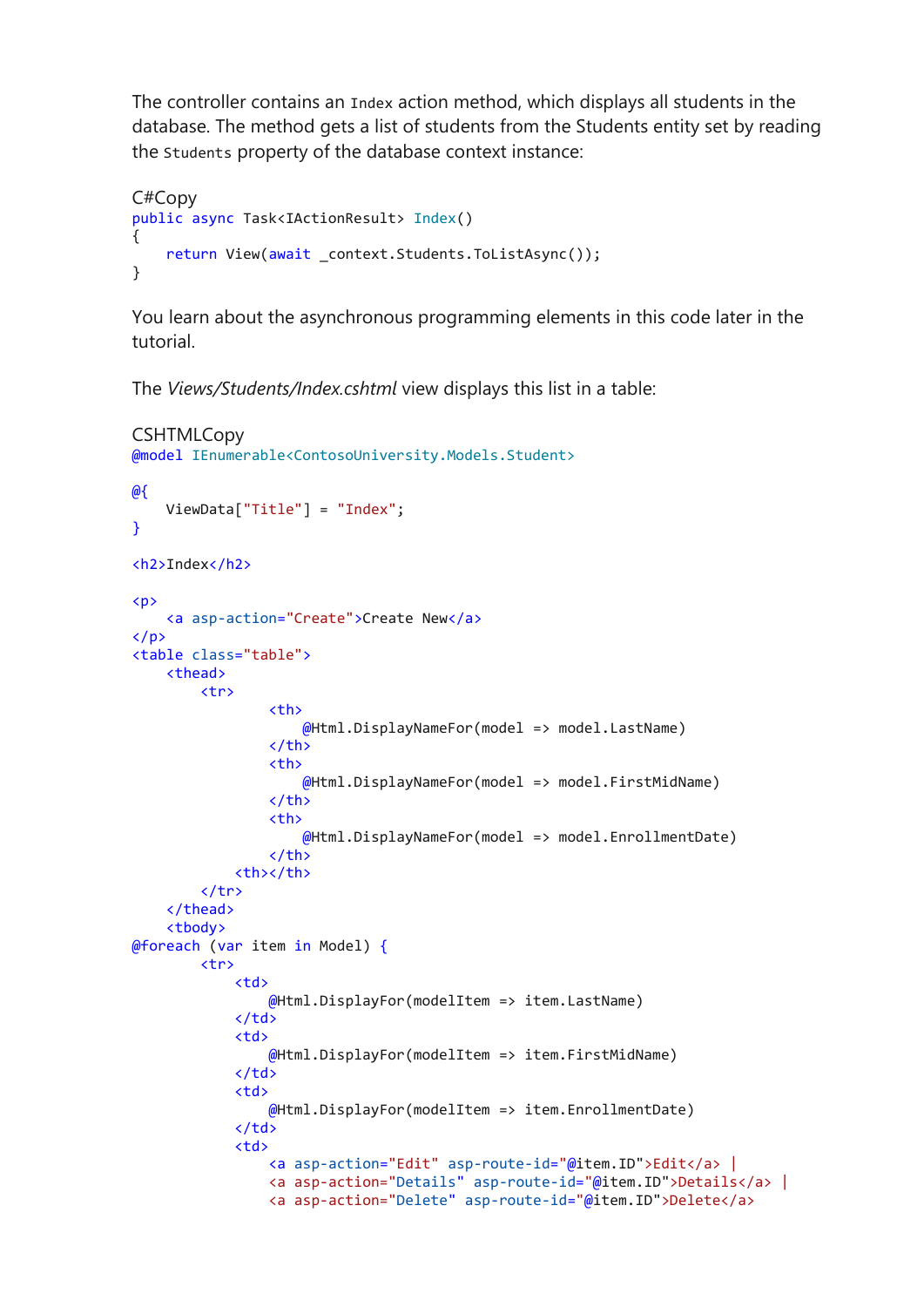```
\langle/td>
            \langle/tr>
}
       </tbody>
</table>
```
Press CTRL+F5 to run the project or choose **Debug > Start Without Debugging** from the menu.

Click the Students tab to see the test data that the DbInitializer.Initialize method inserted. Depending on how narrow your browser window is, you'll see the Students tab link at the top of the page or you'll have to click the navigation icon in the upper right corner to see the link.

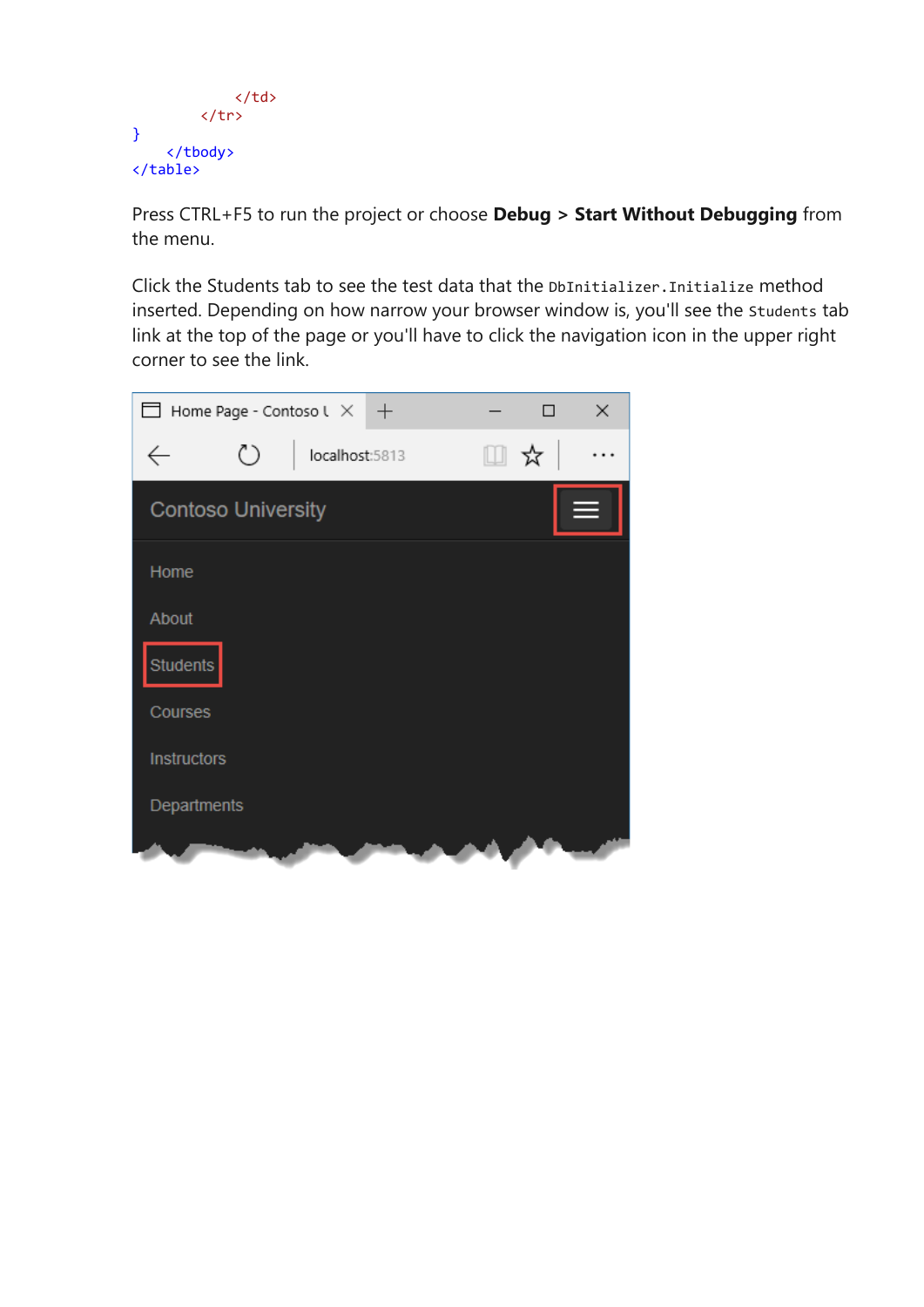|                            | Index - Contoso Univer: X | $^{+}$                 |    |                         | П                          | $\times$ |
|----------------------------|---------------------------|------------------------|----|-------------------------|----------------------------|----------|
| $\rightarrow$ 0            |                           | localhost:60202/Studer | ■☆ |                         | $\mathscr{D}_{\mathsf{a}}$ |          |
| <b>Contoso University</b>  |                           |                        |    |                         |                            |          |
| Index<br><b>Create New</b> |                           |                        |    |                         |                            |          |
| LastName                   |                           |                        |    |                         |                            |          |
|                            | <b>FirstMidName</b>       | <b>EnrollmentDate</b>  |    |                         |                            |          |
| Alexander                  | Carson                    | 9/1/2005 12:00:00 AM   |    | Edit   Details   Delete |                            |          |
| Alonso                     | Meredith                  | 9/1/2002 12:00:00 AM   |    | Edit   Details   Delete |                            |          |
| Anand                      | Arturo                    | 9/1/2003 12:00:00 AM   |    | Edit   Details   Delete |                            |          |

### **View the database**

When you started the application, the DbInitializer. Initialize method calls EnsureCreated. EF saw that there was no database and so it created one, then the remainder of the Initialize method code populated the database with data. You can use **SQL Server Object Explorer** (SSOX) to view the database in Visual Studio.

Close the browser.

If the SSOX window isn't already open, select it from the **View** menu in Visual Studio.

In SSOX, click **(localdb)\MSSQLLocalDB > Databases**, and then click the entry for the database name that's in the connection string in the *appsettings.json* file.

Expand the **Tables** node to see the tables in the database.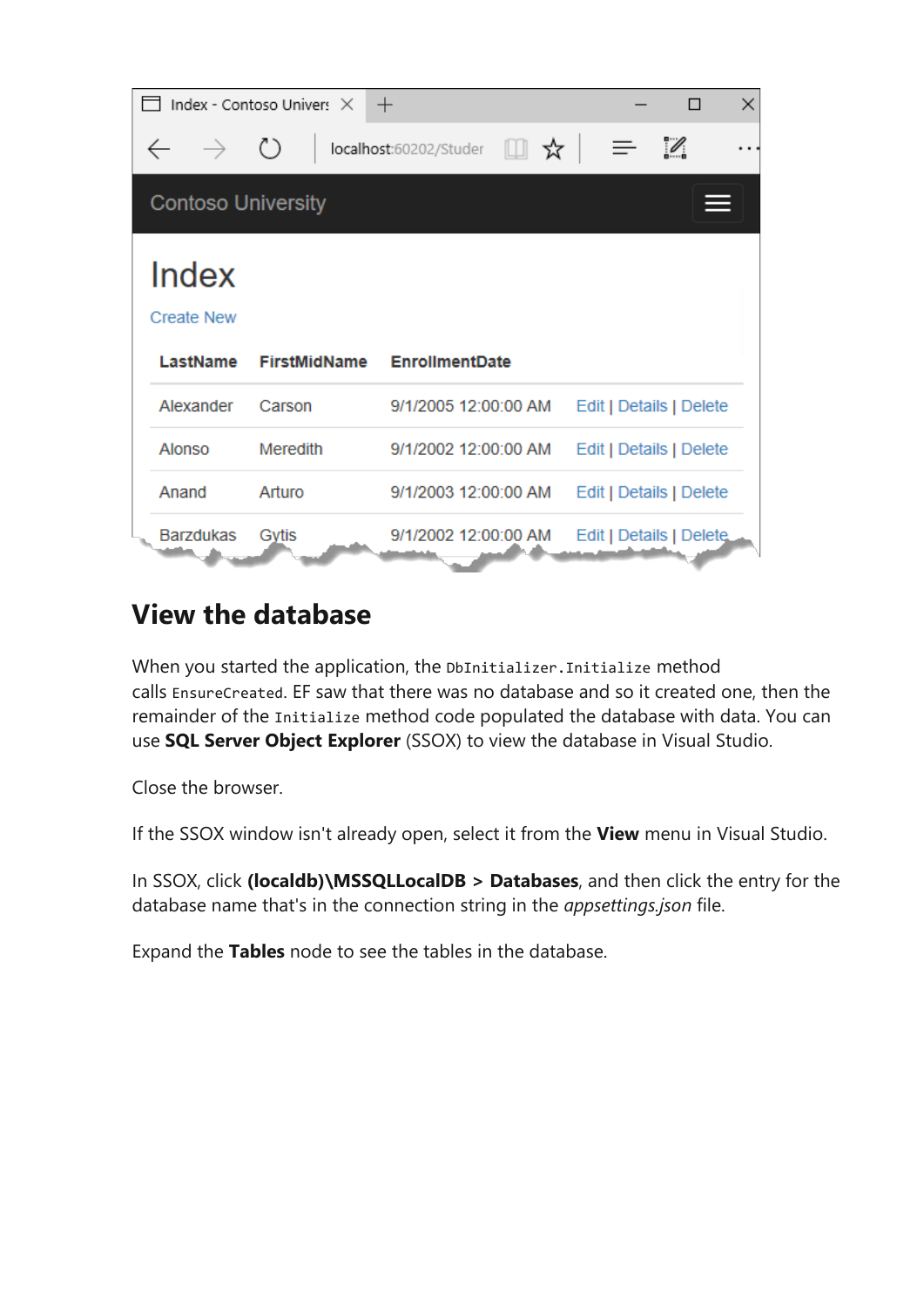

Right-click the **Student** table and click **View Data** to see the columns that were created and the rows that were inserted into the table.

| ContosoUniversity                                                                    |                          |                     |                  | × |
|--------------------------------------------------------------------------------------|--------------------------|---------------------|------------------|---|
| dbo.Students [Data] $\# \times$                                                      |                          |                     |                  |   |
| $\bullet$ $\bullet$ $\bullet$ $\bullet$ $\bullet$ $\bullet$ $\bullet$ Max Rows: 1000 |                          | - ចេច               |                  |   |
| ID                                                                                   | EnrollmentDate           | <b>FirstMidName</b> | LastName         |   |
| 1                                                                                    | 9/1/2005 12:00: Carson   |                     | Alexander        |   |
| 2                                                                                    | 9/1/2002 12:00: Meredith |                     | Alonso           |   |
| 3                                                                                    | 9/1/2003 12:00: Arturo   |                     | Anand            |   |
| 4                                                                                    | 9/1/2002 12:00: Gytis    |                     | <b>Barzdukas</b> |   |
|                                                                                      | 9/1/2002 12:00: Yam      |                     |                  |   |

The *.mdf* and *.ldf* database files are in the *C:\Users\<username>* folder.

Because you're calling EnsureCreated in the initializer method that runs on app start, you could now make a change to the Student class, delete the database, run the application again, and the database would automatically be re-created to match your change. For example, if you add an EmailAddress property to the Student class, you'll see a new EmailAddress column in the re-created table.

### **Conventions**

The amount of code you had to write in order for the Entity Framework to be able to create a complete database for you is minimal because of the use of conventions, or assumptions that the Entity Framework makes.

> • The names of DbSet properties are used as table names. For entities not referenced by a DbSet property, entity class names are used as table names.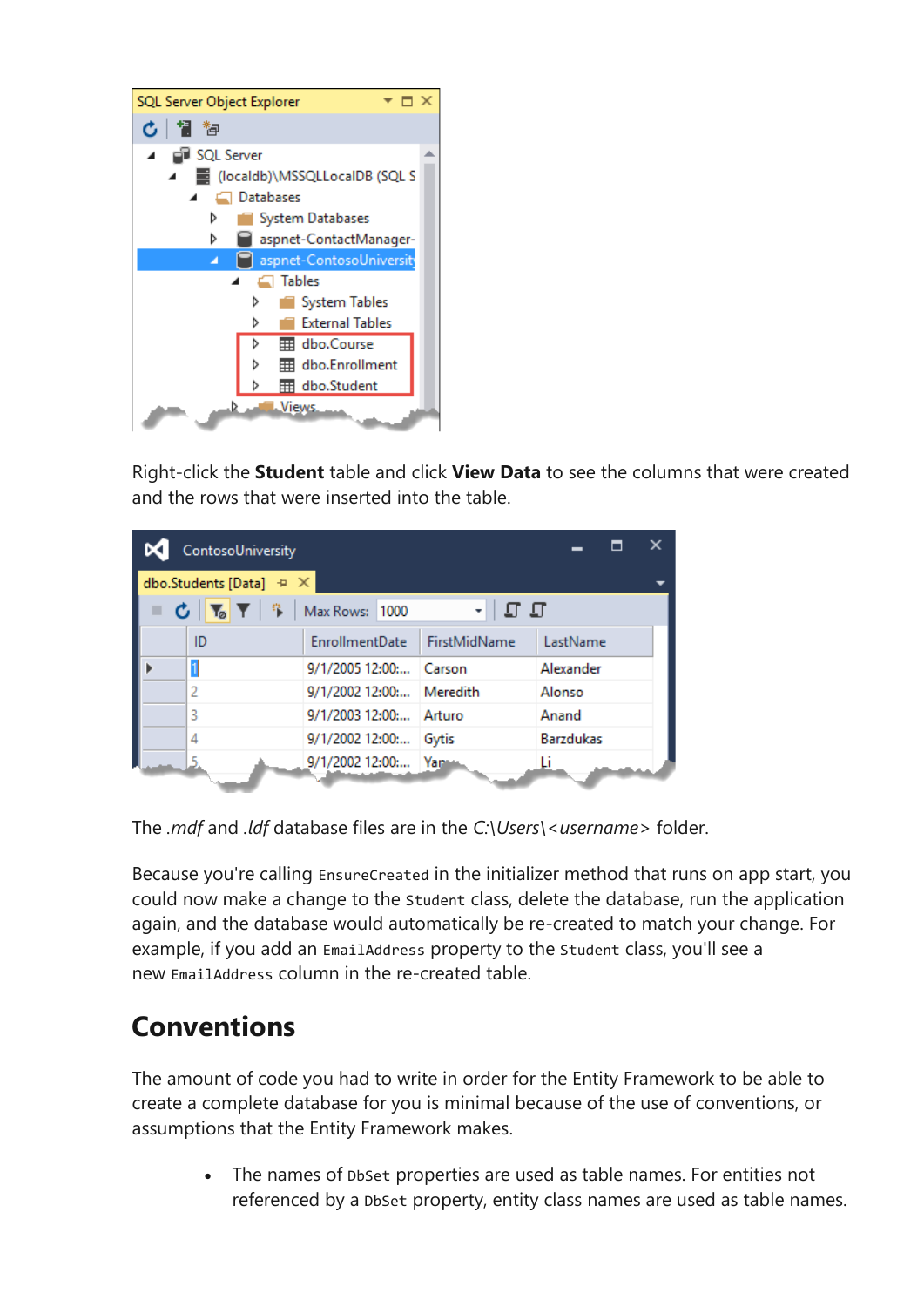- Entity property names are used for column names.
- Entity properties that are named ID or classnameID are recognized as primary key properties.
- A property is interpreted as a foreign key property if it's named *<navigation property name><primary key property name>* (for example, StudentID for the Student navigation property since the Student entity's primary key is ID). Foreign key properties can also be named simply *<primary key property name>* (for example, EnrollmentID since the Enrollment entity's primary key is EnrollmentID).

Conventional behavior can be overridden. For example, you can explicitly specify table names, as you saw earlier in this tutorial. And you can set column names and set any property as primary key or foreign key, as you'll see in a *[later tutorial](https://docs.microsoft.com/en-gb/aspnet/core/data/ef-mvc/complex-data-model?view=aspnetcore-3.1)* in this series.

## **Asynchronous code**

Asynchronous programming is the default mode for ASP.NET Core and EF Core.

A web server has a limited number of threads available, and in high load situations all of the available threads might be in use. When that happens, the server can't process new requests until the threads are freed up. With synchronous code, many threads may be tied up while they aren't actually doing any work because they're waiting for I/O to complete. With asynchronous code, when a process is waiting for I/O to complete, its thread is freed up for the server to use for processing other requests. As a result, asynchronous code enables server resources to be used more efficiently, and the server is enabled to handle more traffic without delays.

Asynchronous code does introduce a small amount of overhead at run time, but for low traffic situations the performance hit is negligible, while for high traffic situations, the potential performance improvement is substantial.

In the following code, the async keyword, Task<T> return value, await keyword, and ToListAsync method make the code execute asynchronously.

```
C#Copy
public async Task<IActionResult> Index()
{
     return View(await _context.Students.ToListAsync());
}
```
- The async keyword tells the compiler to generate callbacks for parts of the method body and to automatically create the Task<IActionResult> object that's returned.
- The return type Task<IActionResult> represents ongoing work with a result of type IActionResult.
- The await keyword causes the compiler to split the method into two parts. The first part ends with the operation that's started asynchronously. The